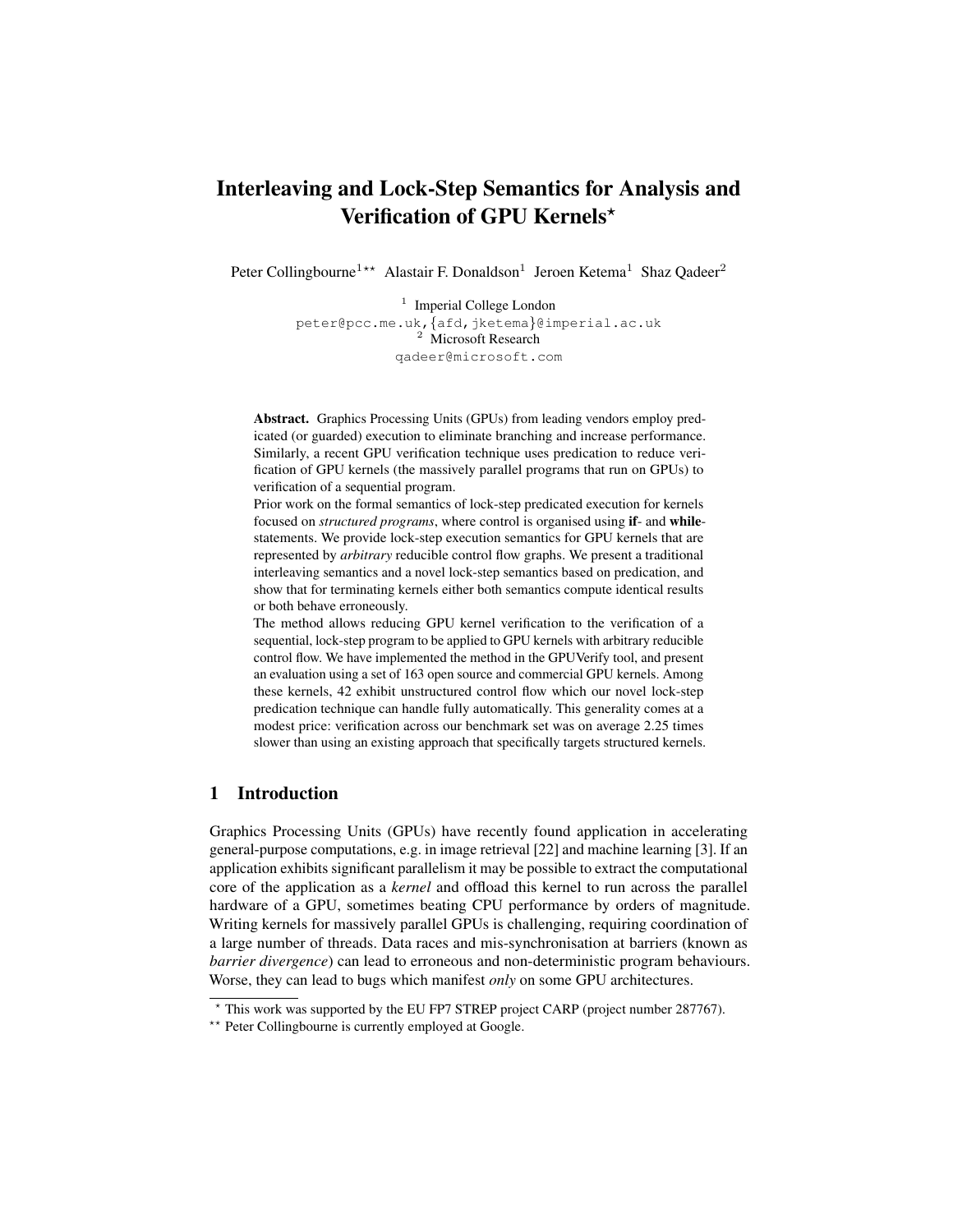Recently, substantial effort has been put into the design of tools for rigorous analysis of GPU kernels [7,15,8,16,14]. In prior work [7], we designed a verification technique and tool, GPUVerify, for OpenCL [12] and CUDA [20] kernels. GPUVerify achieves scalability by reducing verification of a parallel kernel to a *sequential* program verification task. This is achieved by transforming the kernel into a form where all threads execute in *lock-step* in a manner that still facilitates detection of data races arising due to arbitrary thread interleavings.

Semantics and program transformations for lock-step execution have been formally studied for *structured* GPU kernels where control flow is described by if and while constructs [7], but the technique of [7] is limited to the analysis of structured kernels. Lock-step semantics for GPU kernels where control flow is described by an *arbitrary* reducible control flow graph (CFG),<sup>3</sup> has *not* been studied. This is a serious limitation to the design of GPU kernel analysis techniques: kernels frequently exhibit unstructured control flow, either directly, e.g. through the use of switch-statements, or indirectly, through short-circuit evaluation of Boolean expressions. Dealing with CFGs also enables analysis of GPU kernels after compiler optimisations have been applied, bringing the analysis closer to the code actually executed by the GPU. It allows for the reuse of existing compiler infrastructures, such as Clang/LLVM, which use CFGs as their intermediate representation. Reusing compiler infrastructures hugely simplifies tool development, removing the burden of writing a robust front-end for C-like languages.

We present a traditional interleaving semantics and a novel lock-step semantics for GPU kernels described by CFGs. We show that if a GPU kernel is guaranteed to terminate then the kernel is correct with respect to the interleaving semantics if and only if it is correct with respect to the lock-step semantics, where *correct* means that all execution traces are free from data races, barrier divergence, and assertion failures. Our novel lock-step semantics enables the strategy of reducing verification of a multithreaded GPU kernel to verification of a sequential program to be applied to arbitrary GPU kernels, and we have implemented this method in the GPUVerify tool. We present an experimental evaluation, applying our new tool to a set of 163 open source and commercial GPU kernels. In 42 cases these kernels exhibited unstructured control flow either explicitly (e.g. through switch-statements), or implicitly due to short-circuit evaluation. In the former case, these kernels had to be manually simplified to be amenable to analysis using the original version of GPUVerify. In the latter case, it turned out that the semantics of short-circuit evaluation of logical operators was not handled correctly in GPUVerify. Our new, more general implementation handles all these kernels accurately and automatically. Our results show that overall GPUVerify continues to perform well, with verification across our benchmark set being on average only 2.25 times slower compared to the original version that was limited to structured kernels [7].

In summary, our main contributions are:

– A novel operational semantics for lock-step execution of GPU kernels with arbitrary reducible control flow.

<sup>&</sup>lt;sup>3</sup> Henceforth, whenever we refer to a CFG we shall always mean a reducible CFG. For a definition of reducibility we refer the reader to [1]. We note that irreducibility is uncommon in practice. In particular, we have never encountered a GPU kernel with an irreducible control flow graph, and whether irreducible control flow is supported at all is implementation-defined in OpenCL [12].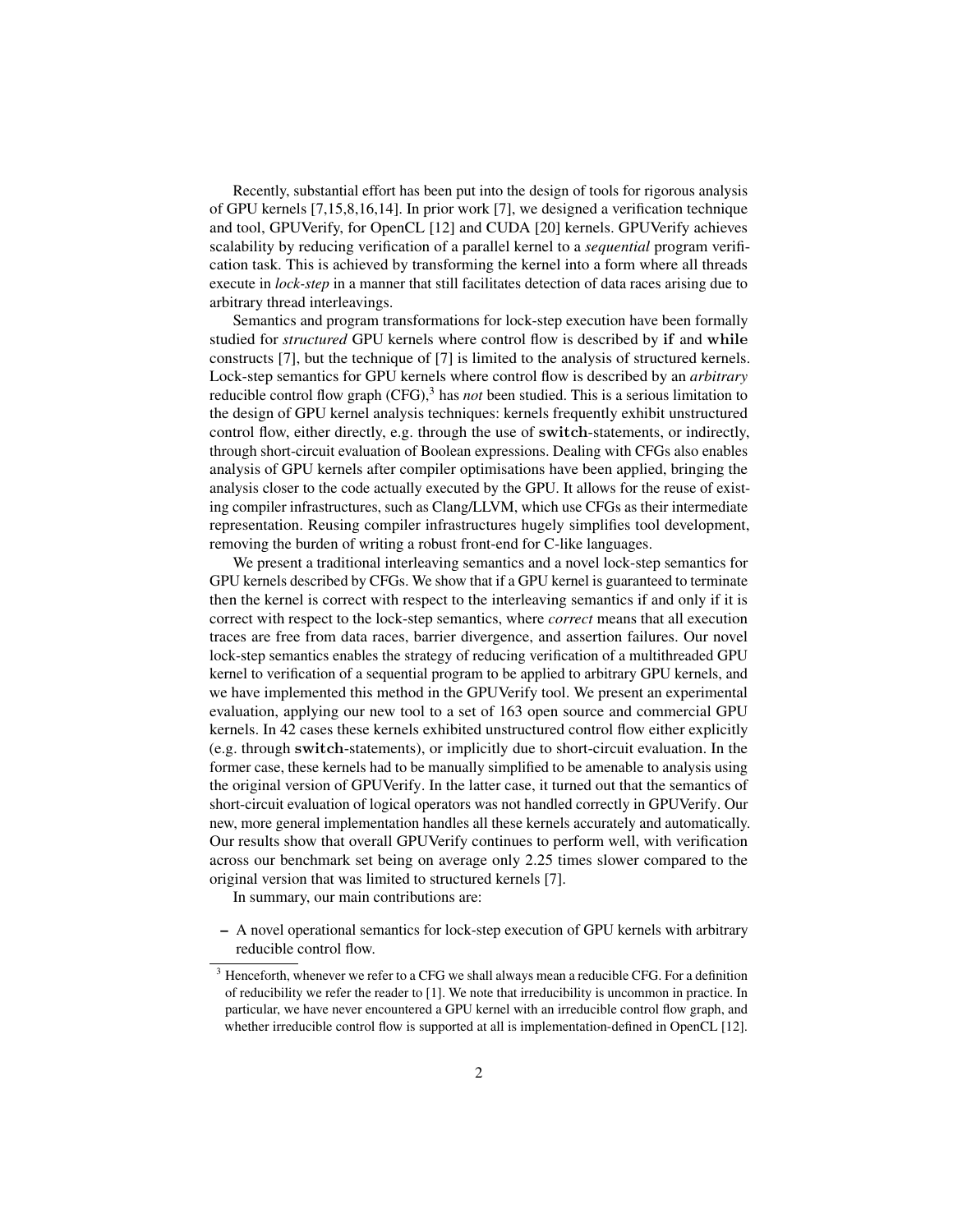```
__kernel void
scan(__global int *sum) {
 int offset = 1, temp;
 while (offset < TS) {
  if (tid >= offset)
    temp = sum[tid - offset];
   barrier();
if (tid >= offset)
    sum[tid] = sum[tid] + temp;barrier();
  offset *=2;}
}
       (a) A correct kernel
                                           __kernel void
                                         scan(_global int *sum) {
                                           int offset = 1, temp;
                                           while (offset \leq tid) {
                                               temp = sum[tid - offset];
barrier();
                                             sum[tid] = sum[tid] + temp;barrier();
                                             offset *=2:}
                                           }
                                           (b) A kernel with barrier divergence
```
Fig. 1: Two OpenCL kernels

- A proof-sketch that this semantics is equivalent to a traditional interleaving semantics for terminating GPU kernels.
- A verification method for GPU kernels described as CFGs, which uses our lock-step semantics to reduce verification of a multithreaded kernel to a sequential verification task, implemented in the GPUVerify tool.
- An experimental evaluation of this implementation with respect to a large collection of benchmarks.

After presenting a small example to provide some background on GPU kernels and illustrate the problems of data races and barrier divergence (Sect. 2), we present the interleaving semantics (Sect. 3), our novel lock-step semantics (Sect. 4) and a proofsketch showing that the semantics are equivalent for terminating kernels (Sect. 5). We then discuss the implementation in GPUVerify, and present our experimental results (Sect. 6). We end with related work and conclusions (Sect. 7).

## 2 A Background Example

We use an example to illustrate the key concepts from GPU programming and provide an informal description as to how predicated lock-step execution works for structured programs. We return to this example when presenting interleaving and lock-step semantics for kernels described as CFGs in Sects. 3 and 4.

Threads, Barriers, and Shared Memory. Figure 1a shows an OpenCL kernel<sup>4</sup> to be executed by TS threads, where TS is a power of two. The kernel computes a *scan* operation on the sum array so that at the end of the kernel we have, for all  $0 \le i < TS$ , sum $[i] = \sum_{j=0}^{i} old(\text{sum})[i]$ , where  $old(\text{sum})$  refers to the sum array at the start of the kernel. All threads execute this kernel function in parallel, and threads may follow different control paths or access distinct data by querying their unique thread id,  $t$  id.

<sup>&</sup>lt;sup>4</sup> For ease of presentation we use a slightly simplified version of OpenCL syntax, and we assume that all threads reside in the same work group and that this work group is one dimensional. Our implementation, described in Sect. 6, supports OpenCL in full.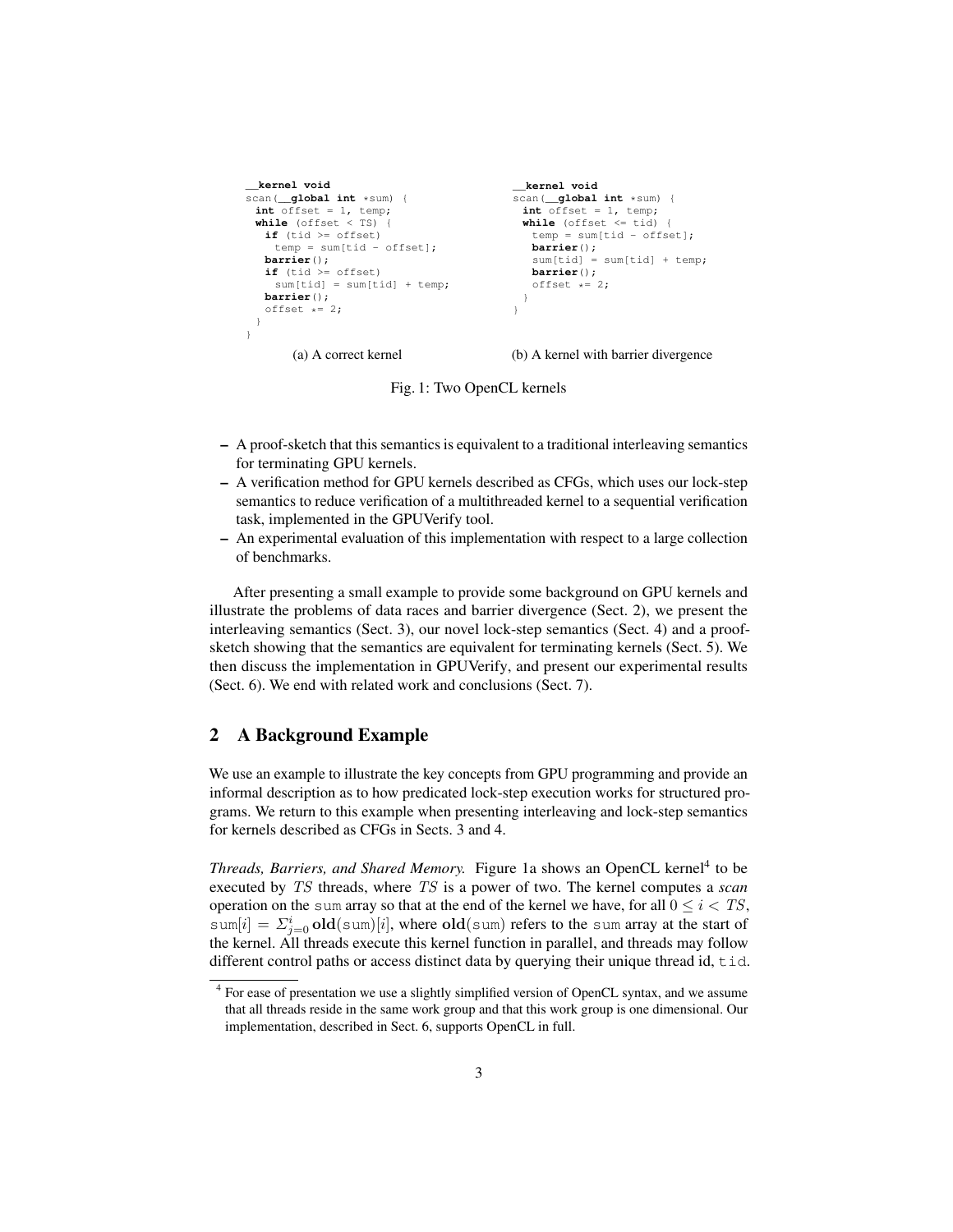Communication is possible via shared memory; the sum array is marked as residing in global shared memory via the  $\lnot$  global qualifier. Threads synchronise using a barrier-statement, a collective operation that requires all threads to reach the same syntactic barrier before any thread proceeds past the barrier.

*Data Races and Barrier Divergence.* Two common defects from which GPU kernels suffer are *data races* and *barrier divergence*. Accesses to sum inside the loop are guarded so that on loop iteration i only threads with id at least  $2^{i-1}$  access the sum array. If either of the barriers in the example were omitted the kernel would be prone to a *data race* arising due to thread  $t_1$  reading from sum $[t_1 - \text{offset}],$  while thread  $t_2$  writes to sum[t<sub>2</sub>], where  $t_2 = t_1 - \text{offset}$ . The kernel of Fig. 1b, adapted from the Scalable Heterogeneous Computing (SHOC) benchmark suite,<sup>5</sup> aims to optimise the original example by reducing branches inside the loop: threads are restricted to only execute the loop body if their id is sufficiently large. This optimisation is *erroneous*; given a barrier inside a loop, the OpenCL standard requires that either all threads or zero threads reach the barrier during a given loop iteration, otherwise *barrier divergence* occurs and behaviour is undefined. In Fig. 1b, thread 0 will not enter the loop at all and thus will *never* reach the first barrier, while all other threads will enter the loop and reach the barrier. Unfortunately, on mainstream GPU architectures from AMD and NVIDIA the kernel of Fig. 1b behaves identically to the kernel of Fig. 1a, meaning that this barrier divergence bug was not detected during testing. This is problematic because the erroneous kernel code is not portable across architectures which support OpenCL.

*Lock-Step Predicated Execution.* We informally describe lock-step execution for structured programs as used by GPUVerify [7] and which we here generalise to CFGs.

To achieve lock-step execution, GPUVerify transforms kernels into *predicated*

form [2]. The example of Fig. 2 illustrates the effect of applying predication to the example of Fig. 1a. A statement of the form  $e \Rightarrow$  stmt is a *predicated* statement which is a no-op if e is false, and has the same effect as  $s$ tmt if  $e$  is true. Observe that the if-statements in the body of the loop have been predicated: the condition (which is the same for both statements) is evaluated into a Boolean variable  $q$ , the conditional statement is removed and the statements previously inside the conditional are predicated by the associated Boolean variable. Lock-step execution of the while-loop is achieved by evaluating the loop condition into a Boolean variable p, predi-

```
__kernel void
scan(__global int *sum) {
  bool p, q;
int offset = 1, temp;
 p = (offset < TS);while (∃ t :: t.p) {<br>
q = (p & & tid >= offset);q \Rightarrow temp = sum[tid - offset];
   p ⇒ barrier();
    q \Rightarrow sum[tid] = sum[tid] + temp;
    p \Rightarrowbarrier();
   p \Rightarrow offset *= 2;
    p \Rightarrow p = (offset < TS);}
```
Fig. 2: Lock-step predicated execution for structured kernel of Fig. 1a

cating all statements in the loop body by  $p$ , and recomputing  $p$  at the end of the loop body. The loop condition is replaced by a guard which evaluates to false if and only if the predicate variable p is false for *every* thread. Thus all threads continue to execute the loop until every thread is ready to leave the loop; when the loop condition becomes false for a given thread the thread simply performs no-ops during subsequent loop iterations.

}

<sup>5</sup> https://github.com/spaffy/shoc/wiki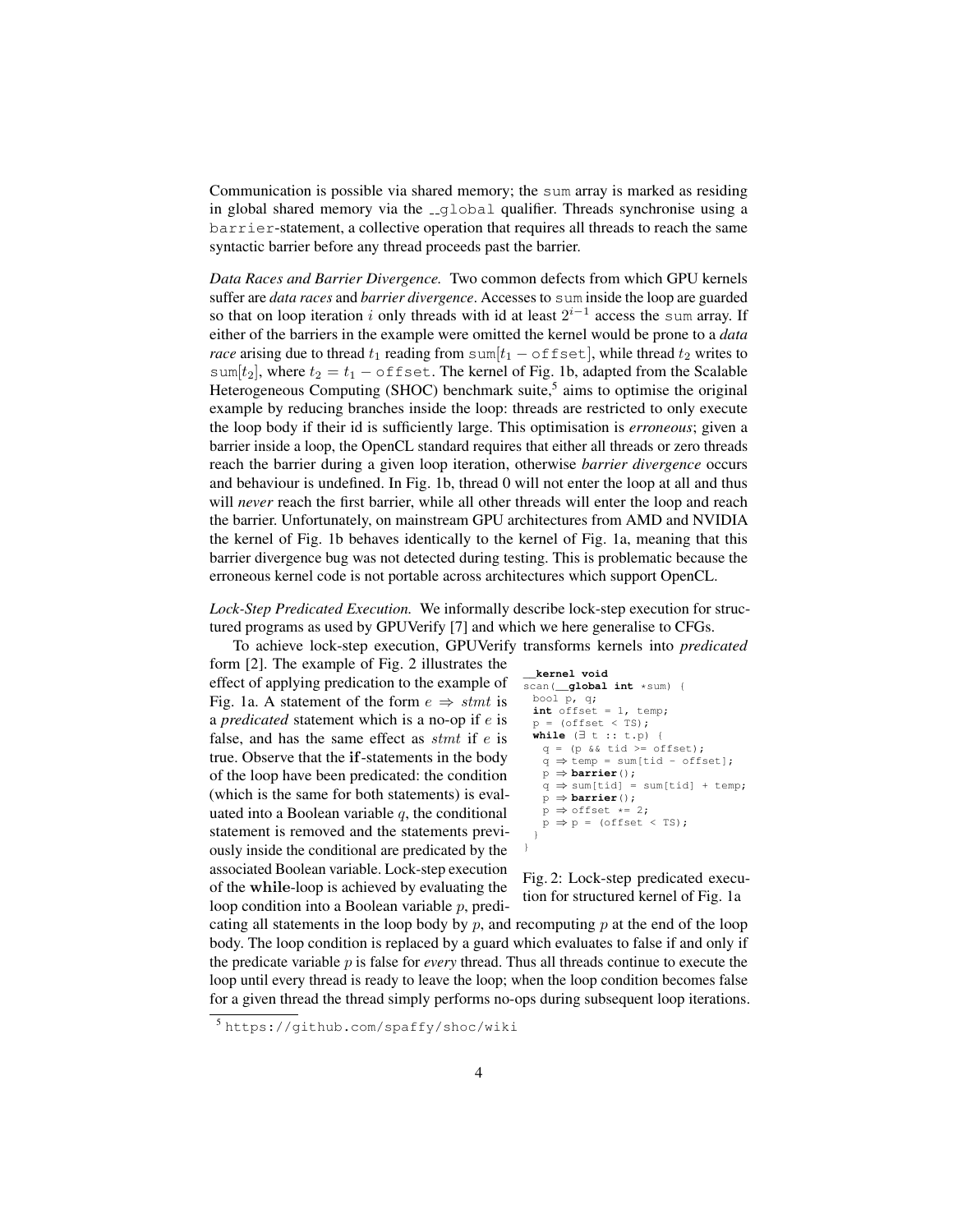In predicated form, the kernel does not exhibit any thread interleavings, and thus can be regarded as a *sequential*, vector program. GPUVerify exploits this fact to reduce GPU kernel verification to a sequential program verification task. The full technique, described in [7], involves considering lock-step execution of an arbitrary *pair* of threads, rather than all threads, and employs instrumentation variables to efficiently check for data races that could manifest due to arbitrary thread interleavings.

Predication is easy to perform at the level of structured programs built using if- and while-statements. However, as discussed in the introduction, GPU kernels in general may exhibit unstructured control flow. In Sect. 4 we present a program transformation for predicated execution of GPU kernels that are described as CFGs.

## 3 Interleaving Semantics for GPU Kernels

We introduce a simple language for describing GPU kernels as CFGs, and present an interleaving semantics for this language. We do not include procedures in our presentation due to space reasons, however our results do extend to a procedural setting and procedures are supported by the implementation described in Sect. 6.

### 3.1 Syntax

The syntax for our language is identical to the core of the Boogie programming language [5], except that it includes an additional barrier statement:

 $Program ::= Block^+$ 

 $Block ::= BlockId : Stmts$  goto  $BlockId^+$ ;  $St mts ::= \varepsilon \mid St m t ; St m ts$  $Stmt ::= Var := Expr |$  havoc  $Var |$  assume  $Expr |$  assert  $Expr |$  skip  $|$  barrier

Here,  $\varepsilon$  is an empty sequence of statements. The form of expressions is mostly irrelevant. We do assume presence of (a) *equality testing*  $(=)$ , (b) the standard Boolean operators, and (c) a ternary operator  $\text{Expr}_1$  ?  $\text{Expr}_2$ :  $\text{Expr}_3$ , which — like the operator from C evaluates  $\mathit{Expr}_2$  in case  $\mathit{Expr}_1$  is  $\mathit{true}$  and evaluates  $\mathit{Expr}_3$  in case  $\mathit{Expr}_1$  is  $\mathit{false}$ .

To summarise in words, a kernel consists of a number of *basic blocks*, with each block consisting of a number of *statements* followed by a goto that non-deterministically chooses which block to execute next based on the provided BlockIds; non-deterministic choice in combination with assumes is used to model branches.

Because gotos only appear at the end of blocks there is a one-to-one correspondence between kernels and CFGs. We assume that all kernels have reducible CFGs, which means that cycles in a CFG are guaranteed to form *natural loops*. A natural loop has a unique *header* node, the single entry point to the loop, and one or more *back edges* going from a loop node to the header [1].

We assume that each kernel has at least a block labelled Start. This is the block from which execution of each thread commences. Moreover, no block is labelled  $End$ ; instead the occurrence of End in a goto signifies that the program may terminate at this point.

Figure 3 shows the kernel of Fig. 1a encoded in our simple programming language. The example uses an array; we could easily include arrays in our formalisation of GPU kernel semantics but, for brevity, we do not.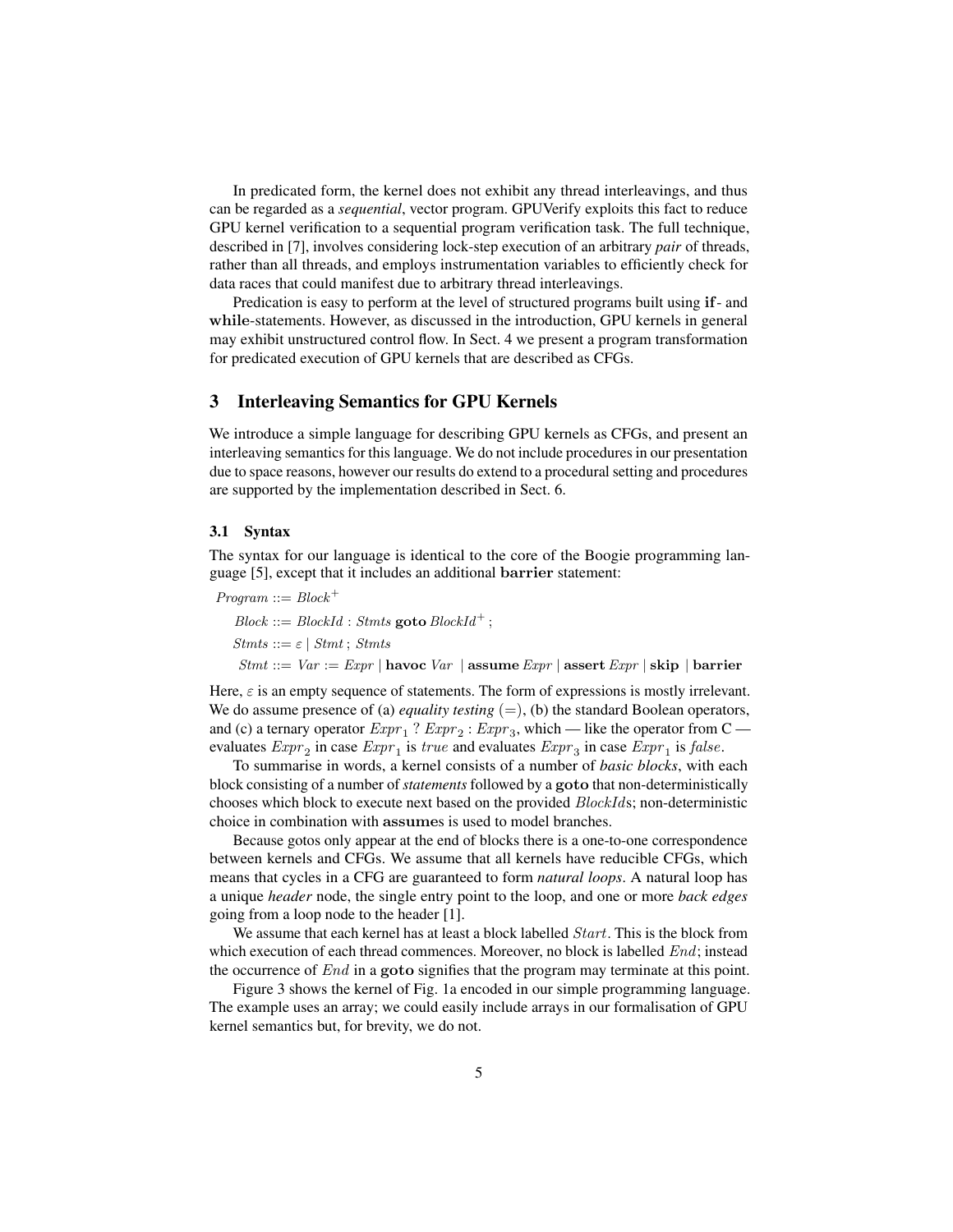|        | <i>Start</i> : <i>offset</i> := 1;          | $I_2$  | : assume tid $\geq$ offset;           | Star  |
|--------|---------------------------------------------|--------|---------------------------------------|-------|
|        | $\gcd W, W_{end}$ ;                         |        | $sum[tid] := sum[tid] + temp;$        | W     |
| W      | : assume <i>offset</i> $<$ <i>TS</i> ;      |        | $\gcd B_2$ :                          |       |
|        | $\boldsymbol{\mathsf{goto}}\, I_1, I'_1;$   | $I_2'$ | : assume $tid <$ offset;              |       |
| $I_1$  | : assume $tid >$ offset;                    |        | $\gcd B_2$ ;                          | B     |
|        | $temp := sum[tid + offset]; B_2 : barrier;$ |        |                                       |       |
|        | $\gcd B_1$ :                                |        | goto $W_{last}$ ;                     |       |
| $I_1'$ | : assume $tid <$ offset;                    |        | $W_{last}$ : offset := 2 · offset;    | $B$ . |
|        | goto $B_1$ ;                                |        | goto $W, W_{end}$ ;                   |       |
| $B_1$  | $: \mathbf{barrier} :$                      |        | $W_{end}$ : assume offset $\geq TS$ ; | W     |
|        | $\gcd I_2, I'_2;$                           |        | goto $End$ :                          |       |

Fig. 3: The kernel of Fig. 1a encoded in our kernel language and its CFG

### 3.2 Operational Semantics

We now define a small-step operational semantics for our kernel programming language, which is based on interleaving the steps taken by individual threads.

*Individual Threads.* The behaviour of individual threads and non-barrier statements executed by these threads is presented in Figs. 4a and 4b.

The operational semantics of a thread t is defined in terms of triples  $\langle \sigma, \sigma_t, b_t \rangle$ , where  $\sigma$  is the GPU *shared* store,  $\sigma_t$  is the *private* store for thread t and  $b_t$  is the statement or sequence of statements the thread will execute, or more formally will *reduce*, next. Each store is a mapping from variables to the values in some domain D. We assume that *no* variable is mapped to a value in both  $\sigma$  and  $\sigma_t$ .

In Fig. 4a,  $(\sigma, \sigma_t)[v \mapsto val]$  denotes a pair of stores equal to  $(\sigma, \sigma_t)$  except that v (which we assume occurs in either  $\sigma$  or  $\sigma_t$ ) has been updated and is equal to val. In the same figure,  $(\sigma, \sigma_t)(e)$  denotes the evaluation of the expression e given  $(\sigma, \sigma_t)$ . The labels on the arrows allow us to observe (a) changes to stores and (b) the state of stores upon. A label is omitted when the stores do not change, e.g. in the SKIP-rule.

The symbols  $\sqrt{g}$ ,  $\epsilon$ , and  $\perp$  indicate, resp., *termination*, *error*, and *infeasible*. These are *termination statuses* and signify that a thread (or later kernel) has terminated with that particular status. Below, termination always means termination with status *termination*; termination with status *error* or *infeasible* is indicated explicitly.

The ASSIGN- and SKIP-rules of Fig. 4a are standard. The HAVOC-rule updates the value of a variable v with an arbitrary value from the domain  $D$  of v. The ASSERT<sub>T</sub> and ASSUME<sub>T</sub>-rules are no-ops if the assumption or assertion  $(\sigma, \sigma_t)(e)$  holds. If the assumption or assertion does not holds, ASSERT<sub>F</sub> and ASSUME<sub>F</sub> yield, resp.,  $\mathcal E$  and  $\perp$ .

In Fig. 4b, s denotes a statement and b denotes the *body of a block*, i.e. a sequence of statements followed by a goto. The  $\text{SEQ}_B$ - and  $\text{SEQ}_{E,I}$ -rules define reduction of s; b in terms of reduction of s. The GOTO- and BLOCK-rules specify how reduction continues once the end of a block is reached. The END-rule specifies termination of a thread.

*Interleaving.* We give interleaving semantics for a kernel P with respect to a given thread count TS in Fig. 4c. This is defined in terms of tuples  $\langle \sigma, \langle \sigma_1, b_1 \rangle, \ldots, \langle \sigma_{TS}, b_{TS} \rangle \rangle$ ,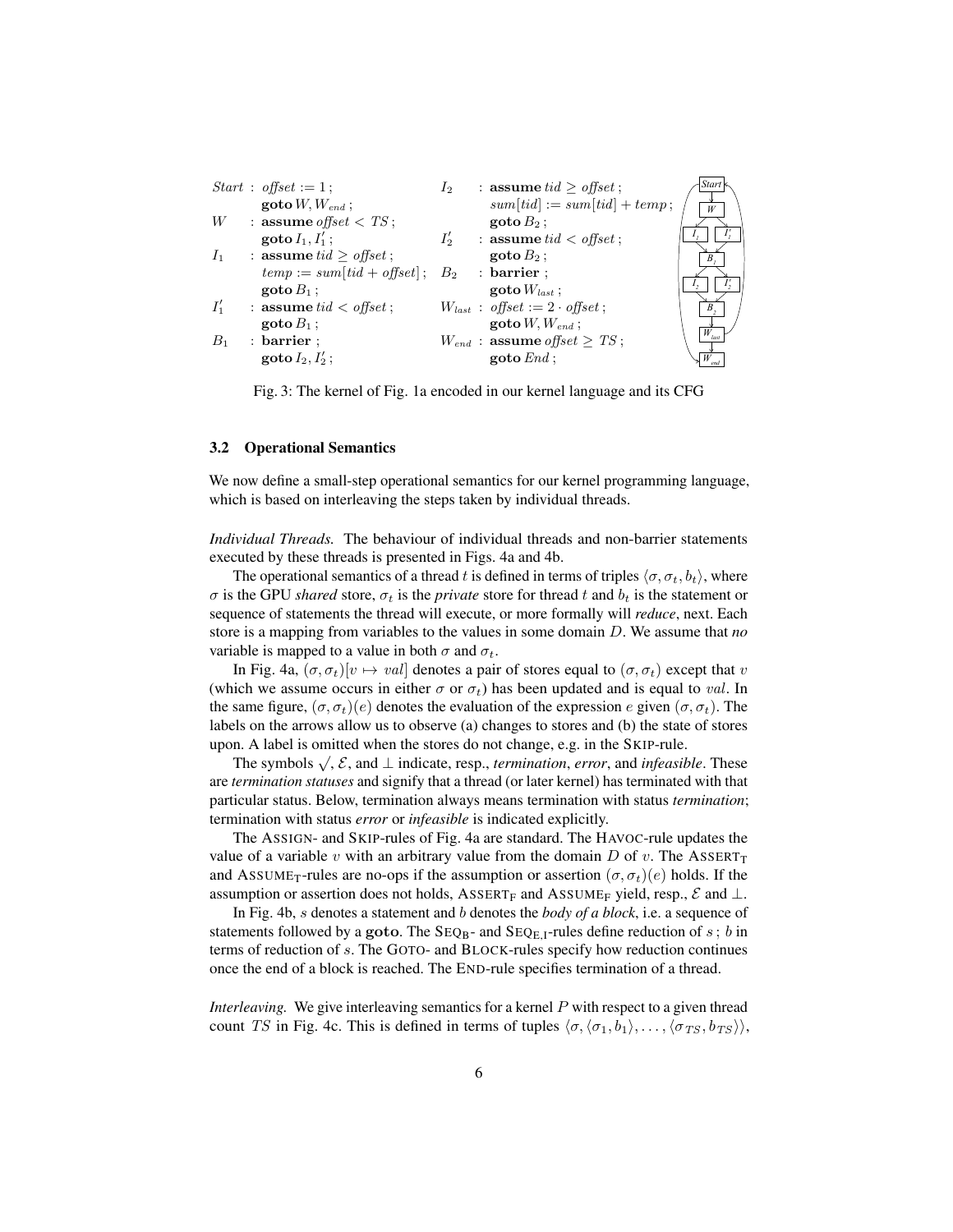$$
\frac{val = (\sigma, \sigma_t)(e)}{P \vdash \langle \sigma, \sigma_t, v := e \rangle} \frac{\text{ASSIGN}}{\langle \sigma, \sigma_t \rangle [v \mapsto val]} \text{ASSIGN}
$$
\n
$$
\frac{val \in D}{P \vdash \langle \sigma, \sigma_t, \text{havoc } v \rangle} \frac{\langle \sigma, \sigma_t \rangle [v \mapsto val]}{\langle \sigma, \sigma_t \rangle [v \mapsto val]} \text{HAVOC}
$$
\n
$$
\frac{a \in \{\text{assert}, \text{assume}\}}{P \vdash \langle \sigma, \sigma_t, a e \rangle \to \langle \sigma, \sigma_t \rangle} \text{ASSENT}_T \qquad \frac{\neg(\sigma, \sigma_t)(e)}{P \vdash \langle \sigma, \sigma_t, \text{assume } e \rangle} \frac{\langle \sigma, \sigma_t \rangle}{\langle \sigma, \sigma_t \rangle} \text{ASSUMEq}
$$
\n
$$
\frac{\neg(\sigma, \sigma_t)(e)}{P \vdash \langle \sigma, \sigma_t, \text{assert } e \rangle} \text{ASSERT}_T \qquad \frac{\neg(\sigma, \sigma_t, \text{skip})}{P \vdash \langle \sigma, \sigma_t, \text{skip} \rangle \to \langle \sigma, \sigma_t \rangle} \text{SKIP}
$$

(a) Statement rules

$$
\frac{P \vdash \langle \sigma, \sigma_t, s \rangle \stackrel{(\sigma, \sigma_t)}{\to} (\tau, \tau_t)}{P \vdash \langle \sigma, \sigma_t, s, b \rangle \stackrel{(\sigma, \sigma_t)}{\to} \langle \tau, \tau_t, b \rangle} \text{SEQ}_B \qquad \frac{P \vdash \langle \sigma, \sigma_t, s \rangle \stackrel{(\sigma, \sigma_t)}{\to} e - e \in \{\mathcal{E}, \bot\}}{P \vdash \langle \sigma, \sigma_t, s, b \rangle \stackrel{(\sigma, \sigma_t)}{\to} e} \text{SEQ}_{E,I}
$$
\n
$$
\frac{1 \leq i \leq n}{P \vdash \langle \sigma, \sigma_t, \text{goto } B_1, \dots, B_n; \rangle \to \langle \sigma, \sigma_t, B_i \rangle} \text{GOTO} \qquad \frac{(B:b) \in P}{P \vdash \langle \sigma, \sigma_t, B \rangle \to \langle \sigma, \sigma_t, b \rangle} \text{BLOCK}
$$
\n
$$
\frac{P \vdash \langle \sigma, \sigma_t, \text{goto } B_1, \dots, B_n; \rangle \to \langle \sigma, \sigma_t, B_i \rangle}{P \vdash \langle \sigma, \sigma_t, \text{End} \rangle \stackrel{\sigma, \sigma_t}{\to} \langle \sigma, b \rangle} \text{END}
$$

## (b) Thread rules

$$
\frac{T_{\overline{\sigma}}|_{t} = \langle \sigma_{t}, b_{t} \rangle \quad P \vdash \langle \sigma, \sigma_{t}, b_{t} \rangle \stackrel{(\sigma, \sigma_{t})}{\rightarrow} \langle \tau, \tau_{t}, c_{t} \rangle} {\langle \tau, \tau_{t}, c_{t} \rangle} \text{THREADB}
$$
\n
$$
P \vdash \langle \sigma, T_{\overline{\sigma}} \rangle \stackrel{(\sigma, \overline{\sigma})}{\rightarrow} \langle \tau, T_{\overline{\sigma}} [\langle \tau_{t}, c_{t} \rangle]_{t} \rangle
$$
\n
$$
\frac{T_{\overline{\sigma}}|_{t} = \langle \sigma_{t}, b_{t} \rangle \quad P \vdash \langle \sigma, \sigma_{t}, b_{t} \rangle \stackrel{(\sigma, \sigma_{t})}{\rightarrow} \sqrt{\langle \tau, T_{\overline{\sigma}} \rangle} \langle \sigma, T_{\overline{\sigma}} [\langle \sigma_{t}, \sqrt{\rangle}]_{t} \rangle}
$$
\n
$$
T_{\overline{\sigma}}|_{t} = \langle \sigma_{t}, b_{t} \rangle \quad P \vdash \langle \sigma, \sigma_{t}, b_{t} \rangle \stackrel{(\sigma, \sigma_{\overline{\sigma}})}{\rightarrow} s \quad s \in \{\mathcal{E}, \bot\} \text{THREADE,I}
$$
\n
$$
P \vdash \langle \sigma, T_{\overline{\sigma}} \rangle \stackrel{(\sigma, \overline{\sigma})}{\rightarrow} s
$$
\n
$$
\frac{\forall 1 \leq t \leq TS : T_{\overline{\sigma}}|_{t} = \langle \sigma_{t}, \sqrt{\rangle}}{\langle \sigma, T_{\overline{\sigma}} \rangle} \text{TERMINATION}
$$

## (c) Interleaving rules

$$
\frac{T_{\vec{\sigma}}|_{t} = \langle \beta_{t}, \sigma_{t}, \text{barrier } e_{t} ; b_{t} \rangle \wedge \neg(\sigma, \sigma_{t})(e_{t})}{P \vdash \langle \sigma, T_{\vec{\sigma}} \rangle \rightarrow \langle \sigma, T_{\vec{\sigma}} [\langle \beta_{t}, \sigma_{t}, b_{t} \rangle]_{t}} \text{BARRIER}_{\text{SKIP}}
$$
\n
$$
\frac{\forall t : T_{\vec{\sigma}}|_{t} = \langle \beta, \sigma_{t}, \text{barrier } e_{t} ; b_{t} \rangle \wedge (\sigma, \sigma_{t})(e_{t})}{P \vdash \langle \sigma, T_{\vec{\sigma}} \rangle \rightarrow \langle \sigma, \langle \beta, \sigma_{1}, b_{1} \rangle, \dots, \langle \beta, \sigma_{TS}, b_{TS} \rangle)} \text{BARRIER}_{\text{S}}
$$
\n
$$
\frac{\forall t : T_{\vec{\sigma}}|_{t} = \langle \beta_{t}, \sigma_{t}, \text{barrier } e_{t} ; b_{t} \rangle \wedge (\sigma, \sigma_{t})(e_{t}) \qquad \exists t_{1}, t_{2} : T_{\vec{\sigma}}|_{t_{1} \text{ bV}} \neq T_{\vec{\sigma}}|_{t_{2} \text{ bV}}}{P \vdash \langle \sigma, T_{\vec{\sigma}} \rangle \stackrel{(\sigma, \vec{\sigma})}{\rightarrow} \mathcal{E}} \text{BARRIER}_{\text{F}}
$$

## (d) Barrier synchronisation rules

## Fig. 4: Interleaving operational semantics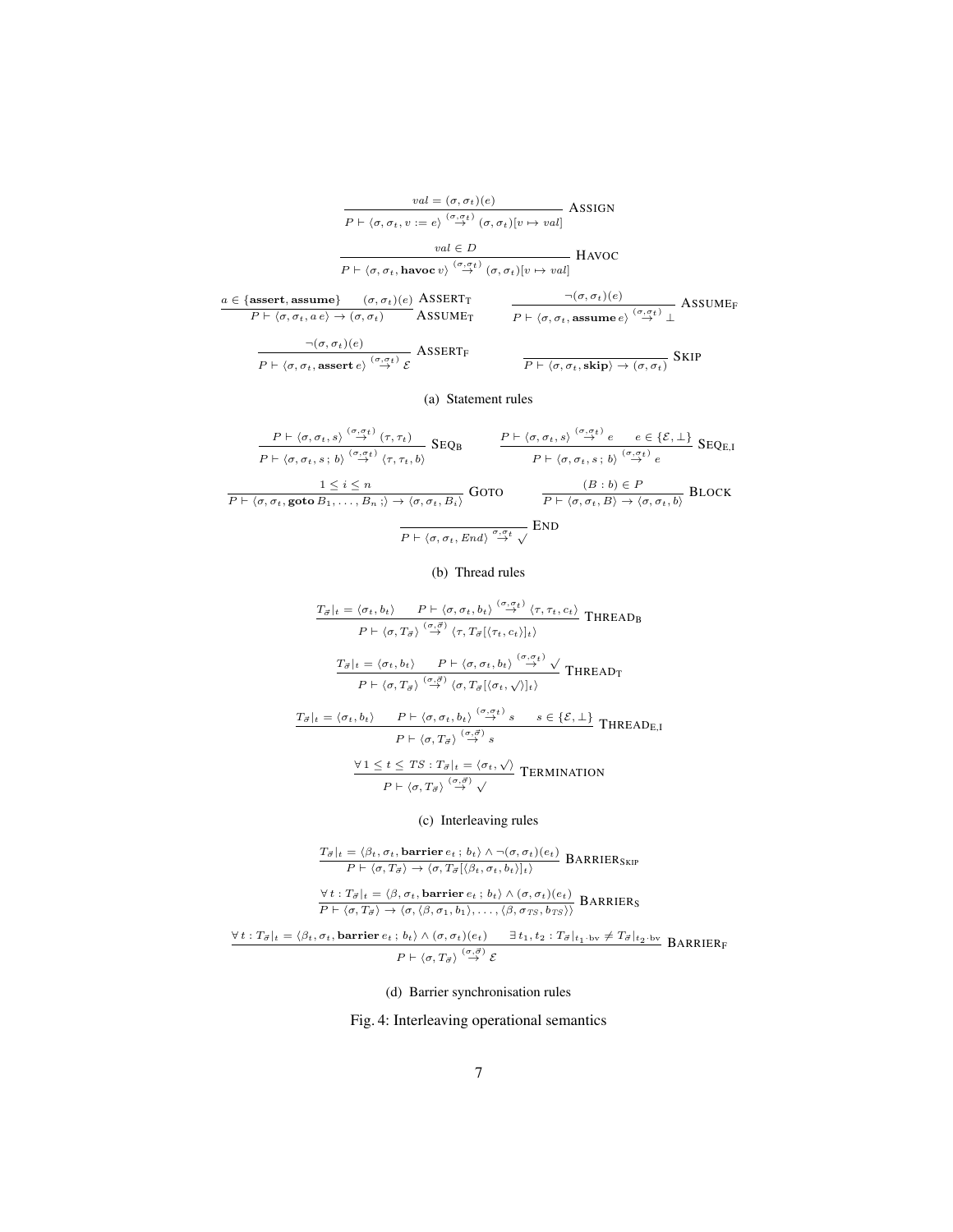where  $\sigma$  is the *shared store*,  $\sigma_t$  is the *private store* of thread t, and  $b_t$  is the program fragment thread  $t$  will reduce next. The private store of a thread is not accessible by any other thread. In the figure,  $T_{\vec{\sigma}}$  is shorthand for  $(\langle \sigma_1, b_1 \rangle, \ldots, \langle \sigma_{TS}, b_{TS} \rangle)$ , where  $\vec{\sigma} = (\sigma_1, \ldots, \sigma_{TS})$ . Moreover,  $T_{\vec{\sigma}}|_t$  denotes  $\langle \sigma_t, b_t \rangle$  and  $T_{\vec{\sigma}}[\langle \sigma', b \rangle]_t$  denotes  $T_{\vec{\sigma}}$  with the *t*th element replaced by  $\langle \sigma', b \rangle$ .

The THREAD<sub>B</sub>-rule defines how a single step is performed by a single thread, cf. the rules in Fig. 4b. The THREAD<sub>T</sub>-rule defines termination of a single thread, where the Thread enters the termination state  $\sqrt{r}$  from which no further reduction is possible. The THREADE,I-rule specifies that a kernel should terminate with status *error* or *infeasible* in case one of the threads terminates as such. The TERMINATION-rule specifies that a kernel terminates when all threads have terminated.

The THREAD rules are non-deterministic and define an interleaving semantics, as a step might be possible in multiple threads. A thread *cannot* access the private store of any other thread, while the shared store is accessible by *all* threads.

Given stores  $\sigma$ ,  $\sigma$ <sub>1</sub>, ...,  $\sigma$ <sub>*TS*</sub>, we define a *reduction* of a kernel *P* with threads  $1 \le t \le TS$  as sequence of applications of the operational rules where each threads starts reduction from *Start* and where the *initial* shared store is  $\sigma$  and the *initial* private store of thread t is  $\sigma_t$ . A reduction is *maximal* if it is either infinite or if termination with status *termination*, *error*, or *infeasible* has occurred.

Our interleaving semantics effectively has a sequentially consistent memory model, which is not the case for GPUs in practice. However, because our viewpoint is that GPU kernels that exhibit data races should be regarded as erroneous, this is of no consequence.

*Barrier Synchronisation.* When we define lock-step predicated execution of barriers in Sect. 4 we will need to model execution of a barrier by a thread in a *disabled* state. In preparation for this, let us say that barrier statement has the form barrier  $e$ , with e a Boolean expression. In Sect. 4,  $e$  will evaluate to *true* if and only if the barrier is executed in an enabled state. The notion of thread-enabledness is not relevant to our interleaving semantics: we can view a thread as *always* being enabled. Thus we regard the barrier syntax of our kernel programming language as short for barrier true.

Figure 4d defines rules for (mis-)synchronisation between threads at barriers. Our aim here is to formalise the conditions for correct barrier synchronisation in OpenCL, which are stated informally in the OpenCL specification as follows [12]:

- B1 If barrier is inside a conditional statement, then all [threads] must enter the conditional if any [thread] enters the conditional statement and executes the barrier.
- B2 If barrier is inside a loop, all [threads] must execute the barrier for each iteration of the loop before any are allowed to continue execution beyond the barrier.

The rules of Fig. 4d capture these conditions using a number of special *barrier variables* that we assume are implicit in definition of each kernel:

- $-$  For every loop L in the kernel, every thread has a private *loop counter* variable  $v<sub>L</sub>$ . The variable  $v_L$  of each thread t is initialised to zero, incremented each time the header node for  $L$  is reduced by  $t$ , and reset to zero on exit from  $L$ .
- Every thread has a private variable  $v_{\text{barrier}}$ . We assume that each barrier appearing in the kernel has a unique id. The variable  $v_{\text{barrier}}$  of each thread t is initialised to a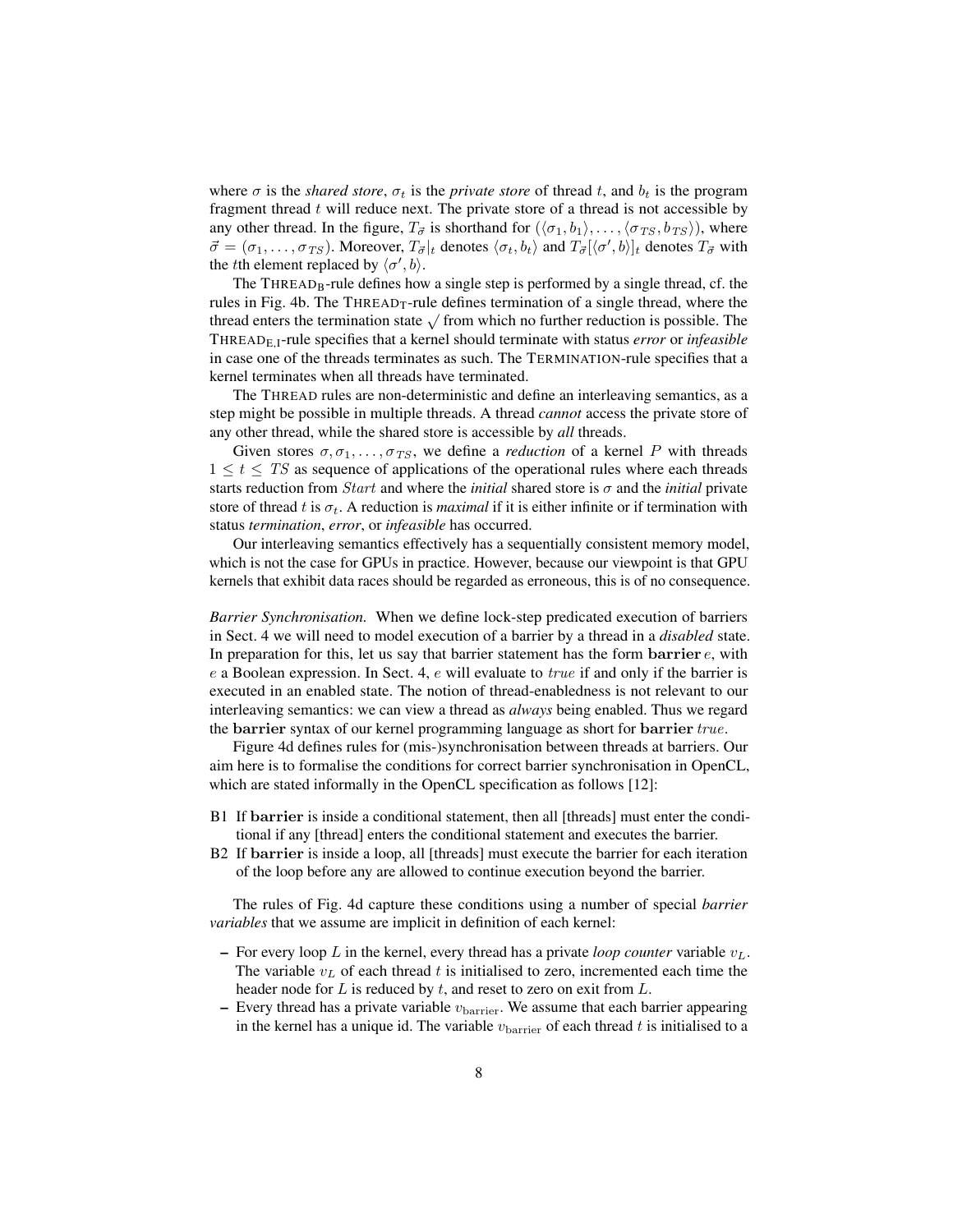special value  $(-)$  different from every barrier id. When t reaches a barrier,  $v_{barrier}$ is set to the id of that barrier, and it is reset to  $(-)$  after reduction of the barrier.

The variable  $v_{\text{barrier}}$  codifies that each thread is synchronising on the same barrier, capturing condition *B1* above. The loop counters codify that each thread must have executed the same number of loop iterations upon synchronisation, capturing *B2*.

In Fig. 4d, we write  $(\beta_t, \sigma_t)$ , in case we want to make explicit the barrier variables  $\beta_t$  of each thread t. We write  $T_{\vec{\sigma}}|_{t\cdot\text{bv}} = \beta_t$  where  $T_{\vec{\sigma}}|_t = \langle \beta_t, \sigma_t, b_t \rangle$ .

The BARRIER<sub>SKIP</sub>-rule specifies that barrier e is a no-op if e is false. Although this can never occur for kernels written directly in our kernel programming language, our equivalence proof in Sect. 5 requires this detail to be accounted for.

The BARRIER<sub>S</sub>-rule specifies that reduction continues beyond a barrier if all threads are at a barrier and the barrier variables agree across threads. The BARRIERF-rule specifies that a kernel should terminate with *error* in case the threads have reached barriers with disagreeing barrier variables, i.e. when *barrier divergence* has occurred.

*Data Races.* We say that a thread t is *responsible* for a step in a reduction if a THREAD rule (see Fig. 4c) was employed in the step and the premise of the rule was instantiated with t. Moreover, we say that a thread t *accesses* a variable v in a step if t is responsible for the step and if in the step either (a) the value of  $v$  is used to evaluate an expression or (b)  $v$  is updated. The definition is now as follows:

Definition 3.1. *If* P *is a kernel, then* P has data race *if there is a maximal reduction* ρ *of* P *not ending in the* infeasible *status* ⊥ *and a shared variable* v *such that* v *is accessed by* distinct threads *t* and *t'* during *ρ*, where at least one of the threads updates the variable *and where no application of* BARRIER<sup>S</sup> *occurs between accesses.*

*Terminating and Race Free Kernels.* We say that a kernel P is *terminating* with respect to the interleaving semantics if all maximal reductions of  $P$  are finite and do not end with status *error*. We say that P is *race free* with respect to the interleaving semantics if P has no data races according to Definition 3.1.

## 4 Lock-Step Semantics for GPU Kernels

We define lock-step execution semantics for GPU kernels represented as arbitrary CFGs in two stages. First, in Sect. 4.1, we present a program transformation which turns the sequential program executed by a single thread into a predicated form where control flow is *flattened*: all branches, except for loop back edges, are eliminated. Then, in Sect. 4.2, we use this transformation to express lock-step execution of all threads in a kernel as a sequential program in *vector* form. Each statement of this sequential program will perform the work of all threads in a single step.

To avoid many corner cases we assume that kernels always synchronise on a barrier immediately preceding termination. Moreover, if a block B ends with goto  $B_1, \ldots, B_n$ then at most one of  $B_1, \ldots, B_n$  is a loop head. A kernel can be trivially preprocessed to satisfy these restrictions.

*Sort Order.* Predication of CFGs involves flattening control flow, rewriting branches by predicating blocks and executing these blocks in a linear order. For CFGs without loops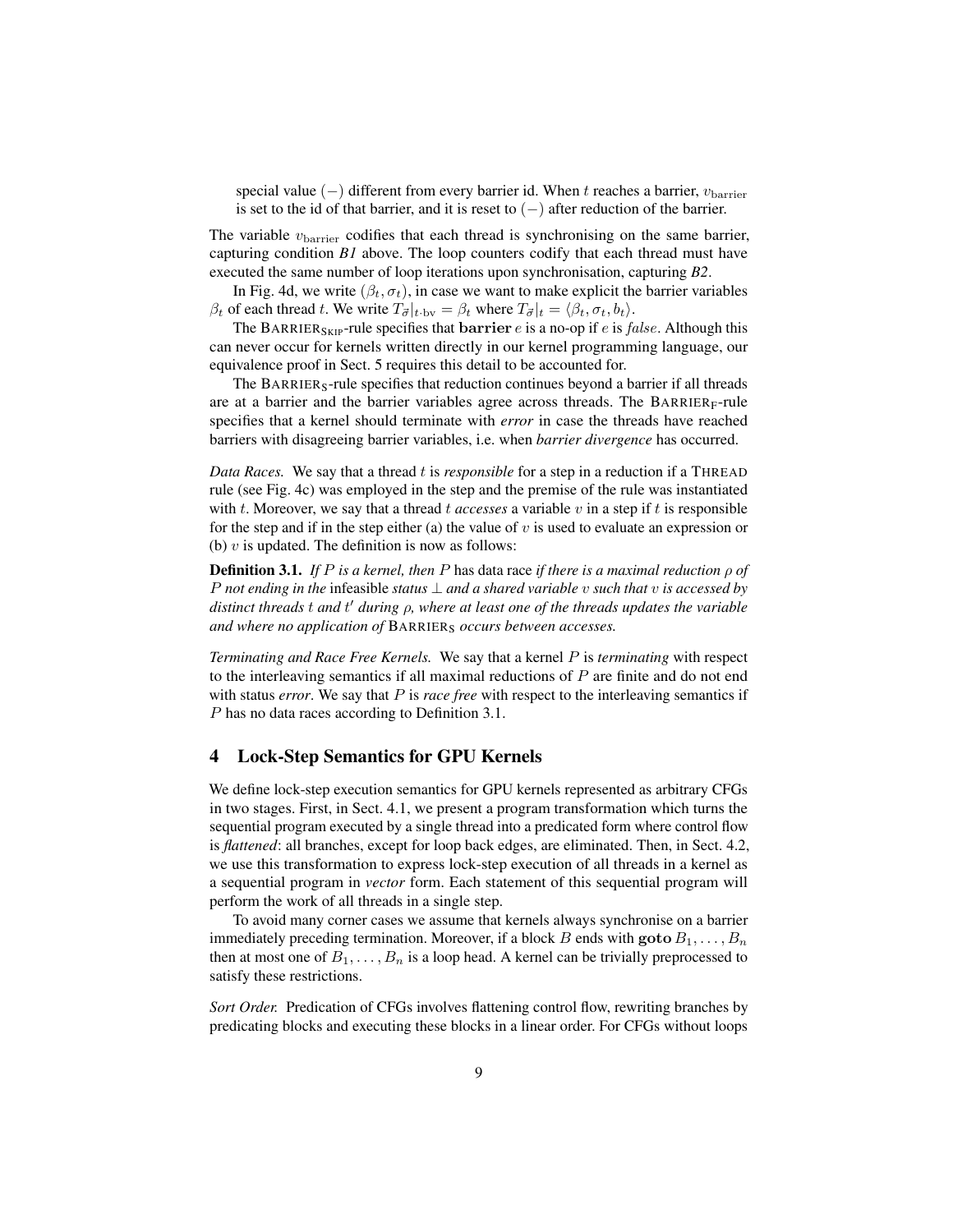any topological sort gives a suitable order: it ensures that if block  $B$  is a predecessor of  $C$ in the original CFG then  $B$  will appear before  $C$  in the predicated CFG. In the presence of loops the order must ensure that once execution of the blocks in a loop commences this loop will be executed completely before any node outside the loop is executed.

Formally, we require a total order  $\leq$  on blocks satisfying the following conditions:

- For all blocks B and C, if there is a path from B to C in the CFG, then  $B \leq C$ unless a back edge occurs on the path.
- For all loops L, if  $B \le D$  and  $B, D \in L$ , then  $C \in L$  for all  $B \le C \le D$ .

A total order satisfying the above conditions always exists and can be computed as follows. Consider any innermost loop of the kernel and perform a topological sort of the blocks in the loop body (disregarding back edges). Replace the loop body by an abstract block. Repeat until no loops remain and perform a topological sort of resulting CFG. The sort order is now the order obtained by the final topological sort where we recursively replace each abstract node by the nodes it represents, i.e., if  $B \leq L \leq D$ with L an abstract node, then for any  $C \leq C'$  in the loop body represented by L we define  $B \leq C \leq C' \leq D$ . End can always be sorted last, as no goto occurs in it.

Considering the kernel of Fig. 3, we have that  $L = \{W, I_1, I'_1, B_1, I_2, I'_2, B_2, W_{last}\}\$ is a loop and that  $Start \leq W \leq I_1 \leq I'_1 \leq B_1 \leq I_2 \leq I'_2 \leq B_2 \leq W_{last} \leq W_{end}$ satisfies our requirements; reversing  $I_1$  and  $I'_1$  or  $I_2$  and  $I'_2$  is possible.

In what follows we assume that a total order satisfying the above conditions has been chosen, and refer to this as the *sort order*. For a block B we use  $next(B)$  to denote the block that follows  $B$  in the sort order. If  $B$  is the final block in the sort order we define  $next(B)$  to be *End*, the block id denoting thread termination.

#### 4.1 Predication of a Single Thread

We now describe how predication of the body of a kernel thread is performed.

*Predication of Statements.* To predicate statements, we introduce a fresh private variable  $v_{\text{active}}$  for each thread, to which we assign  $BlockIds$ ; the assigned  $BlockId$  indicates

the block that needs to be executed. If the value of  $v_{\text{active}}$  is not equal to the block that is currently being executed, all statements in the block will effectively be no-ops. In the case of barrier this follows by the BARRIERSKIP-rule.

Assuming the BlockId of the current block is B, predication of statements is defined in Table 1. In the case of havoc, the variable  $v_{\rm{havoc}}$  is fresh and private.

| $ v:=(v_{\text{active}}=B)$ ? $v_{\text{havoc}}:v$ ; |
|------------------------------------------------------|
|                                                      |
|                                                      |
|                                                      |
|                                                      |
|                                                      |

Table 1: Predication of statements

*Predication of Blocks.* Denoting by  $\pi(s)$  the predication of a single statement s, and applying  $\pi$  to sequences of statements in a pointwise fashion. Predication of blocks is now defined by default using the top row of Table 2, where  $v_{\text{next}}$  is a fresh, private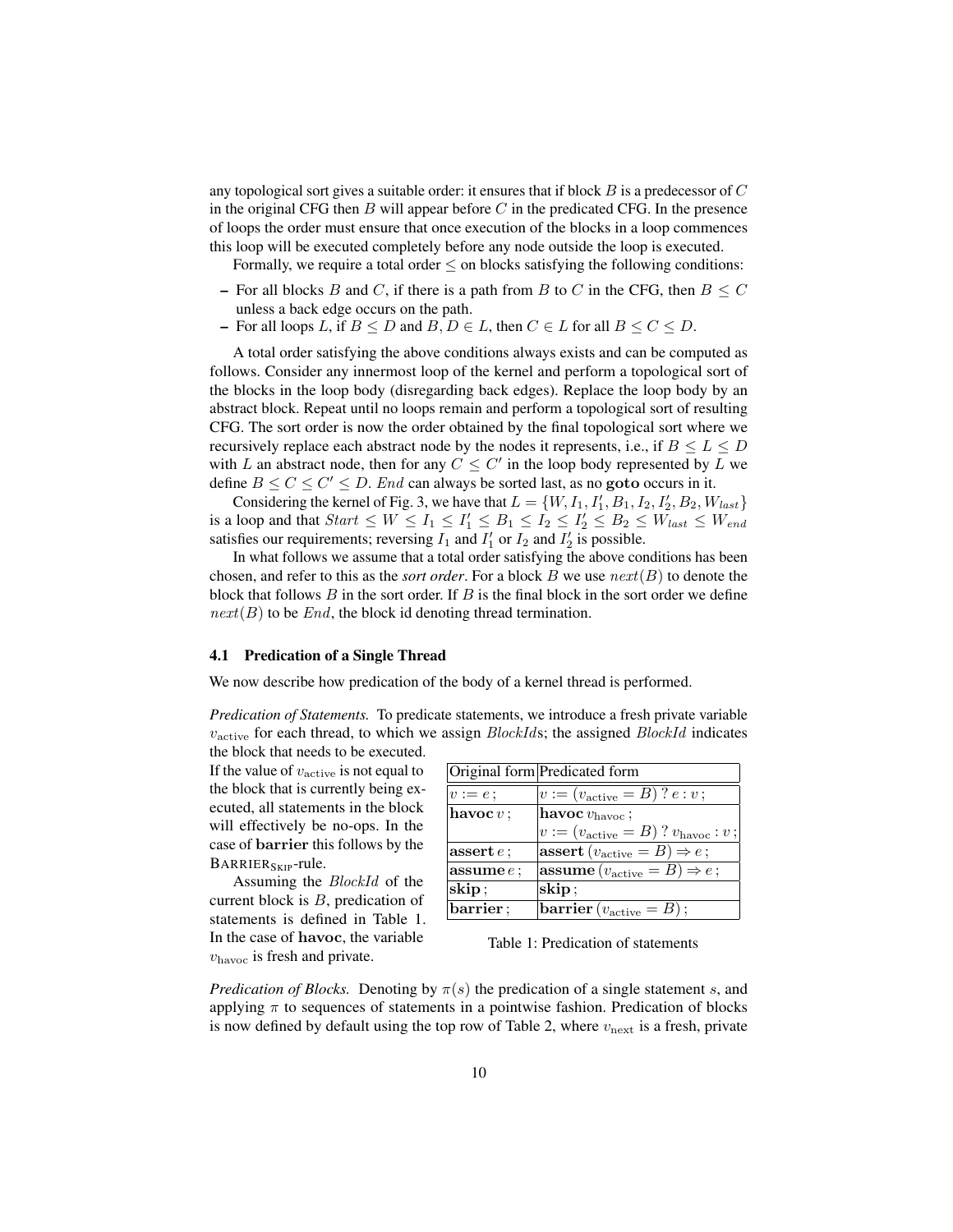| Original form                                        | Predicated form |  |                                                                                          |
|------------------------------------------------------|-----------------|--|------------------------------------------------------------------------------------------|
| $B \, : \, ss$                                       | B               |  | $:\pi(ss)$                                                                               |
| $\gcd B_1,\ldots,B_n;$                               |                 |  | $v_{\text{next}} : \in \{B_1, \ldots, B_n\};$                                            |
| $ $ ( <i>B</i> is <i>not</i> the last node of a loop |                 |  | $v_{\text{active}} := (v_{\text{active}} = B) ? v_{\text{next}} : v_{\text{active}};$    |
| according to the sort order)                         |                 |  | $\gcd\!next(B)$ ;                                                                        |
| $B \,:\, ss$                                         | В               |  | $:\pi(ss)$                                                                               |
| goto $B_1, \ldots, B_n$ :                            |                 |  | $v_{\text{next}} : \in \{B_1, \ldots, B_n\};$                                            |
|                                                      |                 |  | $v_{\text{active}} := (v_{\text{active}} = B)$ ? $v_{\text{next}} : v_{\text{active}}$ ; |
| $ B $ is the last node of a loop ac-                 |                 |  | $\gcd B_{\text{back}}, B_{\text{exit}}$ ;                                                |
| cording to the sort order)                           |                 |  | $B_{\text{back}}$ : assume $v_{\text{active}} = B_{\text{head}}$ ;                       |
|                                                      |                 |  | goto $B_{head}$ ;                                                                        |
|                                                      |                 |  | $B_{\text{exit}}$ : assume $v_{\text{active}} \neq B_{\text{head}}$ ;                    |
|                                                      |                 |  | $\gcd\!next(B)$ ;                                                                        |

Table 2: Predication blocks

variable, and :∈ is shorthand for **havoc**  $v_{\text{next}}$ ; **assume**  $\bigvee_{i=1}^{n} (v_{\text{next}} = B_i)$ . Effectively,  $v<sub>active</sub>$  is set to the value of the block that should be reduced next, while actual reduction will continue according to the

sort order with block  $next(B)$ .

This method of predicating blocks does not deal correctly with loops: no block can be executed more than once as no backedges are introduced. To take care of this, we predicate block  $B$  in a special manner if  $B$  belongs to a loop  $L$  and  $B$  occurs last in the sort order among all the blocks of  $L$ . Assume  $B_{head}$ is the head of  $L$ . The block  $B$ is predicated as in the bottom row of Table 2, where  $B_{\text{back}}$ and  $B_{\text{exit}}$  are fresh (see also Fig. 5). Our definition of a sort order guarantees that  $B_{\text{head}}$  is always sorted first among the blocks of L. By the introduction of  $B_{\text{back}}$ , reduction jumps back to  $B_{\text{head}}$  if L needs to be reduced again, otherwise reduc $Start : v_{active} := Start;$  $offset := (v_{\text{active}} = Start) ? 1 : offset;$  $v_{\text{next}}:\in\{W,W_{exit}\};$  $v_{\text{active}} := (v_{\text{active}} = Start)$  ?  $v_{\text{next}} : v_{\text{active}}$ ;  $\gcd W$  ; . . .  $B_2$  : barrier  $(v_{\text{active}} = B_2)$ ;  $v_{\text{next}}:\in\{W_{last}\};$  $v_{\text{active}} := (v_{\text{active}} = B_2) ? v_{\text{next}} : v_{\text{active}};$ goto  $W_{last}$ ;  $W_{last}$  : offset :=  $(v_{\text{active}} = W_{end})$  ?  $(2 \cdot \text{offset})$  : offset;  $v_{\text{next}}:\in\{W,W_{exit}\}\,;$  $v_{\text{active}} := (v_{\text{active}} = W_{\text{last}}) ? v_{\text{next}} : v_{\text{active}};$ goto  $W_{\text{back}}, W_{\text{exit}}$ ;  $W_{\text{back}}$ : assume  $v_{\text{active}} = F$ ;  $\boldsymbol{\mathsf{goto}} F$ ;  $W_{\text{exit}}$ : assume  $v_{\text{active}} \neq W$ ; goto  $W_{end}$ ;  $W_{end}$ : assume  $(v_{\text{active}} = W_{end}) \Rightarrow (offset \geq TS);$  $\gcd$  goto  $End$ ;

Fig. 5: Predication of the kernel of Fig. 3

tion will continue beyond L by definition of  $B_{\text{exit}}$ .

*Predication of Kernels.* Predicating a complete kernel P now consists of three steps: (1) Compute a sort order on blocks as detailed above; (2) Predicate every block with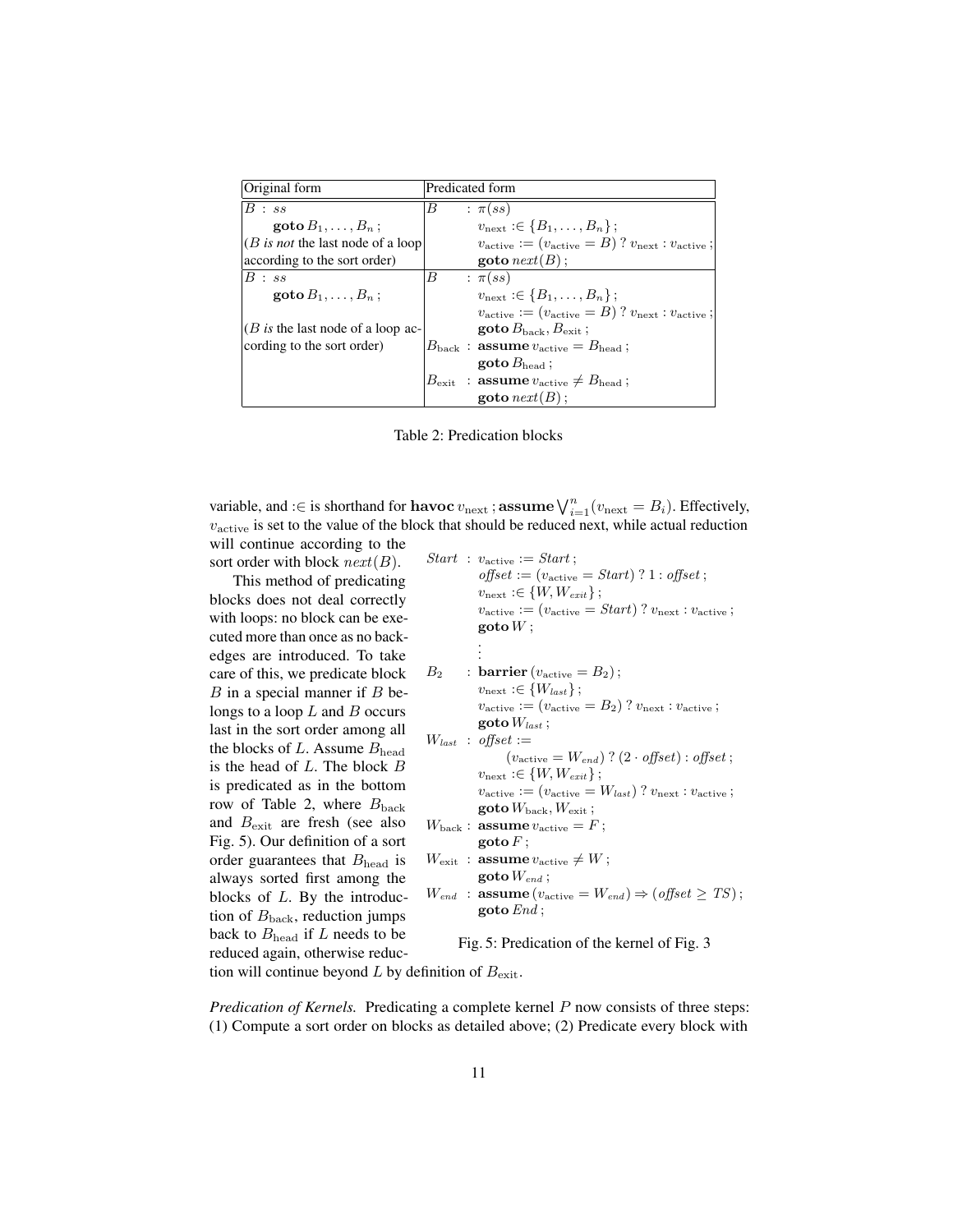| $val = (\sigma, \sigma_t)(e)$                                                                                                                                                                    | <b>ASSIGNS</b> |
|--------------------------------------------------------------------------------------------------------------------------------------------------------------------------------------------------|----------------|
| $P \vdash \langle (\sigma, \sigma_t), \boldsymbol{v} \rangle : = \boldsymbol{e} \rangle \stackrel{(\sigma, \sigma_t)}{\rightarrow} (\sigma, \sigma_t) [\boldsymbol{v} \mapsto \boldsymbol{val}]$ |                |
| $val \in D$                                                                                                                                                                                      | <b>HAVOCS</b>  |
| $P \vdash \langle (\sigma, \sigma_t), \text{have } v \rangle \stackrel{(\sigma, \sigma_t)}{\rightarrow} (\sigma, \sigma_t)[v \mapsto val]$                                                       |                |
| $\exists i : \sigma(e_i) \wedge val = (\sigma, \sigma_t)(e'_i)$                                                                                                                                  | $\psi_{\rm T}$ |
| $P \vdash \langle \sigma, v := \psi(\langle e_i, e'_i \rangle_{i=1}^n) \rangle \stackrel{(\sigma, \sigma_t)}{\rightarrow} \sigma[v \mapsto val]$                                                 |                |
| $\forall i : \neg(\sigma, \sigma_t)(e_i)$                                                                                                                                                        |                |
| $P \vdash \langle (\sigma, \sigma_t), v := \psi(\langle e_i, e'_i \rangle_{i=1}^n) \rangle \rightarrow (\sigma, \sigma_t)$                                                                       |                |

Fig. 6: Operational semantics vector and synchronisation statements

respect to the sort order, according to the rules of Table 2; (3) Insert the assignment  $v_{\text{active}} := Start$  at the beginning of  $\pi(Start)$ . The introduction of  $v_{\text{active}} := Start$ ensures that the statements from  $\pi(Start)$  are always reduced first (see also Fig. 5).

### 4.2 Lock-Step Execution of All Threads

We now use the predication scheme of Sect. 4.1 for a single thread to define lock-step execution semantics for a kernel as a whole. We achieve this by encoding the kernel as a sequential program, each statement of which is a *vector* statement that performs the work of all threads simultaneously. To enable this, we first extend our programming language with these vector statements, as well as a statement related to barrier synchronisation.

*Vector and Synchronisation Statements.* We extend our language as follows:

Stmt ::= · · · |  $Var^*$  :=  $Expr^*$  | havoc  $Var^*$  |  $Var := \psi((Expr \times Expr)^*)$  | sync  $Expr$ 

The new vector assignment statement simultaneously assigns values to multiple variables, where we assume that the variables assigned to are all distinct and where the number of expressions is equal to the number of variables. Similarly, the new vector havocstatement havocs multiple variables at once; again the variables are assumed to be distinct. The  $\psi$ -assignment will be used to model simultaneous writes to a shared variable by all threads. It takes a sequence  $(e_1, e'_1), \ldots, (e_n, e'_n)$  with each  $e_i$  Boolean and non-deterministically assigns a value from  $\{\sigma(e'_i) \mid 1 \leq i \leq n \land \sigma(e_i)\}\$  to the variable v (if the set is empty,  $v$  is left unchanged).

The sync-statement, behaves exactly as an assert; we introduce an additional keyword for assertions to be able to differentiate between assertions in our lock-step programs that originate, resp., from barriers and assertions.

The semantics for the new statements is presented in Fig. 6, where  $\langle e_i, e'_i \rangle_{i=1}^n$  denotes  $(e_1, e'_1), \ldots, (e_n, e'_n)$ . Since sync behaves like assert, it is omitted from the figure.

*Lock-Step Execution.* To encode a kernel P as a single-threaded program  $\phi(P)$  which effectively executes all threads in lock-step, we assume for each *private* variable v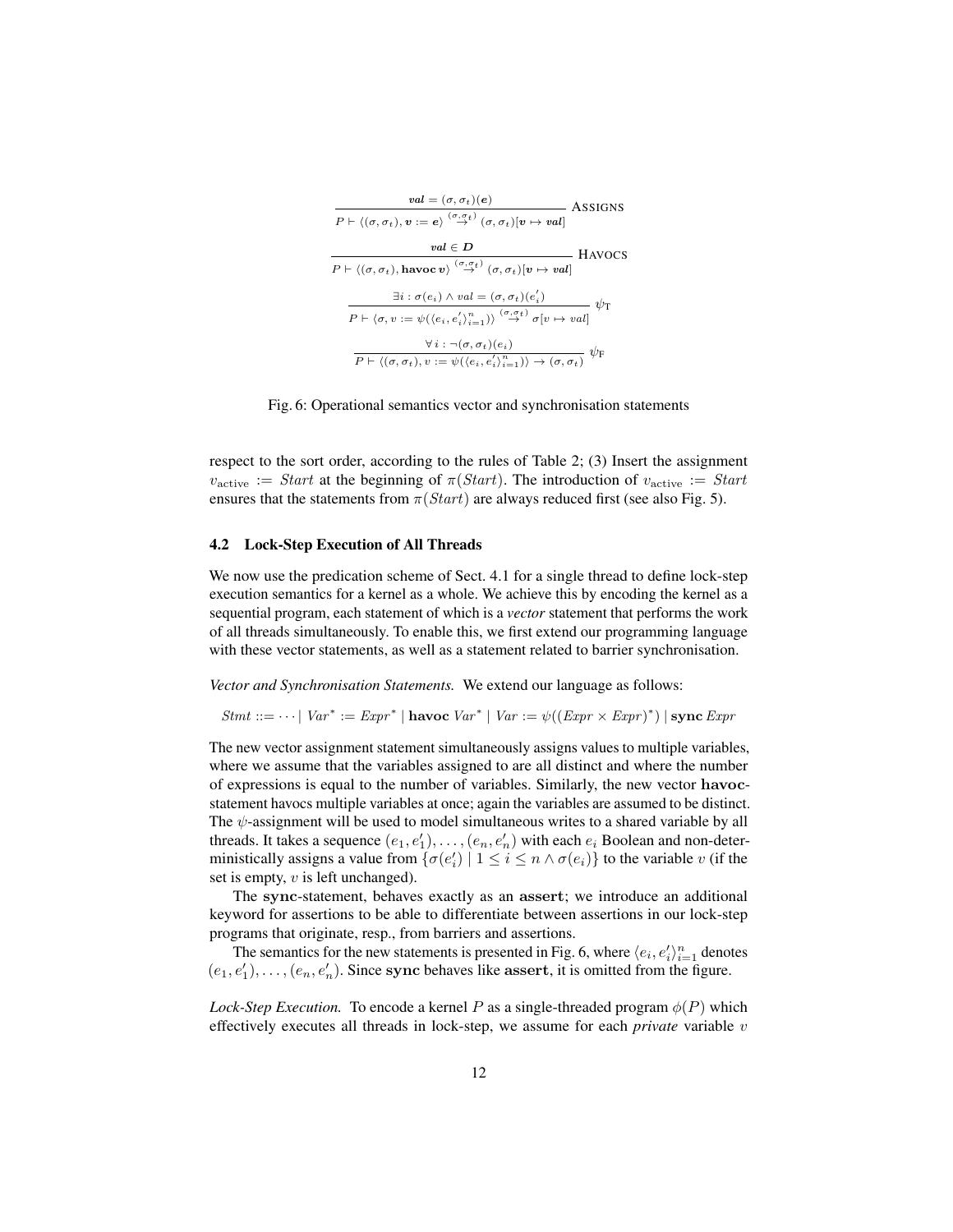| Predicated form                                         | Lock-step form                                                                                                                                                                                                                                                                           |  |  |  |
|---------------------------------------------------------|------------------------------------------------------------------------------------------------------------------------------------------------------------------------------------------------------------------------------------------------------------------------------------------|--|--|--|
| $v_{\text{active}} := Start;$                           | $\langle v_{\text{active}}t \rangle_{t=1}^{TS} := \langle Start \rangle_{t=1}^{TS}$                                                                                                                                                                                                      |  |  |  |
| $v := (v_{\text{active}} = B) ? e : v;$                 | v private $\langle v_t \rangle_{t=1}^{TS} := \langle (v_{\text{active},t} = B) ? \overline{\phi}_t(e) : v_t \rangle_{t=1}^{TS}$ ;                                                                                                                                                        |  |  |  |
|                                                         | v shared $ v:=\psi(\langle v_{\text{active},t}=B,\phi_t(e) \rangle_{t=1}^{TS})$ ;                                                                                                                                                                                                        |  |  |  |
|                                                         | <b>havoc</b> $v_{\text{havoc}}$ ;<br>$v := (v_{\text{active}} = B)$ ? $v_{\text{havoc}}$ : $v$ ;<br>$v$ private $\begin{cases} \text{have} & v_{\text{havoc},t} \neq 0 \ i_{t=1} & \text{if } v_{\text{havoc},t} = B \ \text{if } v_{\text{havoc},t} & \text{if } v_{t=1} \end{cases}$ ; |  |  |  |
|                                                         |                                                                                                                                                                                                                                                                                          |  |  |  |
|                                                         | v shared $\begin{bmatrix} \textbf{havoc} \langle v_{\textbf{havoc},t} \rangle_{t=1}^{TS} ; \ v := \psi(\langle v_{\textbf{active},t} = B, v_{\textbf{havoc},t} \rangle_{t=1}^{TS}) ; \end{bmatrix}$                                                                                      |  |  |  |
|                                                         |                                                                                                                                                                                                                                                                                          |  |  |  |
| <b>assert</b> $(v_{\text{active}} = B) \Rightarrow e$ ; | <b>assert</b> $\bigwedge_{t=1}^{TS}((v_{\text{active},t} = B) \Rightarrow \phi_t(e))$                                                                                                                                                                                                    |  |  |  |
| <b>assume</b> $(v_{\text{active}} = B) \Rightarrow e;$  | <b>assume</b> $\bigwedge_{t=1}^{TS}((v_{\text{active},t} = B) \Rightarrow \phi_t(e))$                                                                                                                                                                                                    |  |  |  |
| skip;                                                   | skip;                                                                                                                                                                                                                                                                                    |  |  |  |
| <b>barrier</b> $(v_{\text{active}} = B)$ ;              | $\left  \text{sync}\left(\bigvee_{t=1}^{TS} (v_{\text{active},t} = B) \right) \Rightarrow \left( \bigwedge_{t=1}^{TS} (v_{\text{active},t} = B) \right) ; \right.$                                                                                                                       |  |  |  |

(a) Statements

| Predicated form                                                       | Lock-step form                                                                                        |  |  |  |
|-----------------------------------------------------------------------|-------------------------------------------------------------------------------------------------------|--|--|--|
| B<br>$:$ $ss$                                                         | B<br>: $\phi(ss)$                                                                                     |  |  |  |
| $v_{\text{next}} : \in \{B_1, \ldots, B_n\}$ ;                        | $\langle v_{\text{next},t} \rangle_{t=1}^{TS} : \in \langle \{B_1, \ldots, B_n\} \rangle_{t=1}^{TS};$ |  |  |  |
| $v_{\text{active}} :=$                                                | $\langle v_{\text{active},t} \rangle_{t=1}^{TS} :=$                                                   |  |  |  |
| $(v_{\text{active}} = B)$ ? $v_{\text{next}} : v_{\text{active}}$ ;   | $\langle (v_{\text{active},t} = B) ? v_{\text{next},t} : v_{\text{active},t} \rangle_{t=1}^{TS};$     |  |  |  |
| $\textbf{goto}\ \textit{next}(B)$ ;                                   | $\gcd\!textbf{c} \text{ } next(B)$ ;                                                                  |  |  |  |
| B<br>$:$ $ss$                                                         | B<br>: $\phi(ss)$                                                                                     |  |  |  |
| $v_{\text{next}} : \in \{B_1, \ldots, B_n\}$ ;                        | $\langle v_{\text{next},t} \rangle_{t=1}^{TS} : \in \langle \{B_1, \ldots, B_n\} \rangle_{t=1}^{TS};$ |  |  |  |
| $v_{\text{active}} :=$                                                | $\langle v_{\text{active},t} \rangle_{t=1}^{TS} :=$                                                   |  |  |  |
| $(v_{\text{active}} = B)$ ? $v_{\text{next}}$ : $v_{\text{active}}$ ; | $\langle (v_{\text{active},t} = B) ? v_{\text{next},t} : v_{\text{active},t} \rangle_{t=1}^{TS};$     |  |  |  |
| <b>goto</b> $B_{\text{back}}, B_{\text{exit}}$ ;                      | <b>goto</b> $B_{\text{back}}, B_{\text{exit}}$ ;                                                      |  |  |  |
| $B_{\text{back}}$ : assume $v_{\text{active}} = B_{\text{head}}$ ;    | $B_{\text{back}}$ : assume $\bigvee_{t=1}^{TS} (v_{\text{active},t} = B_{\text{head}})$ ;             |  |  |  |
| goto $B_{head}$ ;                                                     | goto $B_{head}$ ;                                                                                     |  |  |  |
| $B_{\text{exit}}$ : assume $v_{\text{active}} \neq B_{\text{head}}$ ; | $B_{\text{exit}}$ : assume $\bigwedge_{t=1}^{TS} (v_{\text{active},t} \neq B_{\text{head}})$ ;        |  |  |  |
| $\textbf{goto}\ \textit{next}(B)$ ;                                   | $\gcd\!textbf{C} \text{ } \textbf{next}(B)$ ;                                                         |  |  |  |

(b) Blocks Table 3: Lock-step construction

from P that there exists a variable  $v_t$  in  $\phi(P)$  for every  $1 \le t \le TS$ . For each *shared* variable v from P we assume there exists an identical variable in  $\phi(P)$ . Construction of a lock-step program for P starts from  $\pi(P)$  — the predicated version of P.

*Statements.* The construction for the predicated statements from Table 1 is presented in Table 3a. The construction involves making a copy of each statement for each thread. In the table,  $\phi_t$  denotes a map over expressions which replaces each private variable  $v$ by  $v_t$ . Note that for every thread t, there exists a variable  $v_{\text{active},t}$ , as variables freshly introduced by the predication scheme of Sect. 4.1 are private. Hence, we always know for each thread which block should be reduced next. We discuss the statements in turn.

Initially, each  $v_{\text{active},t}$  is assigned to *Start*. For every other assignment, we distinguish between assignments to private and shared variables. For a private variable  $v$ , the assignment is replaced by a vector assignment to the variables  $v_t$ , where  $\phi_t$  is applied to  $e$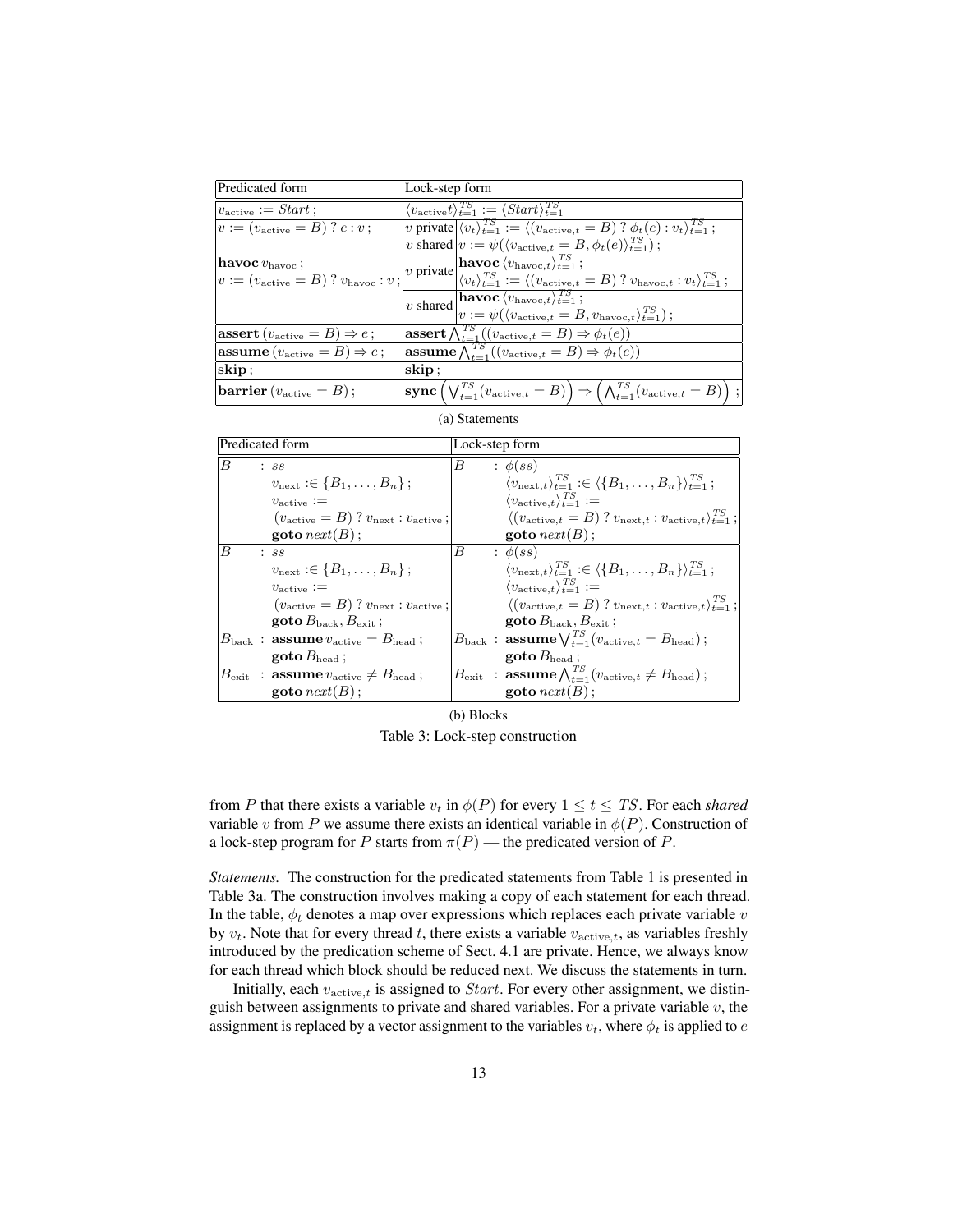$$
B_2 : \text{sync} \left( \bigvee_{t=1}^{TS} (v_{\text{active},t} = B) \right) \Rightarrow \left( \bigwedge_{t=1}^{TS} (v_{\text{active},t} = B) \right);
$$
\n
$$
\langle v_{\text{next},t} \rangle_{t=1}^{TS} : \in \langle \{ W_{last} \} \rangle_{t=1}^{TS};
$$
\n
$$
\langle v_{\text{active},t} \rangle_{t=1}^{TS} := \langle (v_{\text{active},t} = B_2) ? v_{\text{next},t} : v_{\text{active},t} \rangle_{t=1}^{TS};
$$
\n
$$
\text{goto } W_{last};
$$
\n
$$
W_{last} : \langle \text{offset}_t \rangle_{t=1}^{TS} := \langle (v_{\text{active},t} = F_{end}) ? (2 \cdot \text{offset}_t) : \text{offset}_t \rangle_{t=1}^{TS};
$$
\n
$$
\langle v_{\text{next},t} \rangle_{t=1}^{TS} : \in \langle \{ F, F_{exit} \} \rangle_{t=1}^{TS};
$$
\n
$$
\langle v_{\text{active},t} \rangle_{t=1}^{TS} := \langle (v_{\text{active},t} = W_{end}) ? v_{\text{next},t} : v_{\text{active},t} \rangle_{t=1}^{TS};
$$
\n
$$
\text{goto } W_{\text{back}}, W_{\text{exit}};
$$
\n
$$
\text{assoc } W_{\text{init}} : \text{assume } \bigwedge_{t=1}^{TS} (v_{\text{active},t} = W);
$$
\n
$$
W_{\text{exit}} : \text{assume } \bigwedge_{t=1}^{TS} (v_{\text{active},t} \neq W;
$$
\n
$$
\text{goto } W_{end};
$$



as appropriate. For a shared variable  $v$ , it is not obvious which value needs to be assigned to v, as there might be multiple threads t with  $v_{\text{active},t} = B$ ; we non-deterministically pick the value from one of the threads with  $v_{\text{active},t} = B$ , employing a  $\psi$ -assignment.

In the case of a havoc followed by an assignment, there is again a case distinction between private and shared variables. For a private variable, the havoc and assignment are simply replaced by corresponding vector statements. For a shared variable, a vector havoc is used to produce an arbitrary value for each thread, and then the value associated with one of the threads t with  $v_{\text{active},t} = B$  non-deterministically assigned employing  $\psi$ .

In the case of assert and assume, we test whether  $(v_{\text{active},t} = B) \Rightarrow \phi_t(e)$  for each thread  $1 \le t \le TS$ . The skip-statement remains a no-op.

Lock-step execution of a barrier statement with condition  $v_{\text{active}} = B$  translates to an assertion checking that if  $v_{\text{active},t} = B$  holds for *some* thread t then it must hold for *all* threads. We shall sketch in Sect. 5 that checking for barrier divergence in this manner is equivalent to checking for barrier divergence using the interleaving semantics of Sect. 3. However, contrary to the interleaving case, there is no need to consider barrier variables in the lock-step case.

*Blocks.* The lock-step construction for blocks is presented in Table 3b, where  $\phi(ss)$ denotes the lock-step form for a sequence of statements.

If a block is *not* sorted last among the blocks of a loop (see the top row of Table 3b), we simply vectorise the updating  $v_{\text{active}}$ , where : $\in$  is extended in the obvious way to non-deterministically assign values from multiple sets to multiple variables.

If a block *is* sorted last among blocks in a loops L then the successors of the block in the predicated program are  $B_{\text{back}}$ , which leads to the loop head, and  $B_{\text{exit}}$ , which leads to a node outside the loop. Our goal is to enforce the rule that *no* thread should leave the loop until *all* threads are ready to leave the loop, discussed informally in Sect. 2 and illustrated for structured programs by the guard of the while loop in Fig. 2. To achieve this, the bottom row of Table 3b uses an assume statement in  $B_{\text{back}}$  requiring that  $v_{\text{active}} = B_{\text{head}}$  for *some* thread, and an assume statement in  $B_{\text{exit}}$  requiring  $v_{\text{active}} \neq B_{\text{head}}$  for *all* threads (see also Fig. 7 for a concrete example).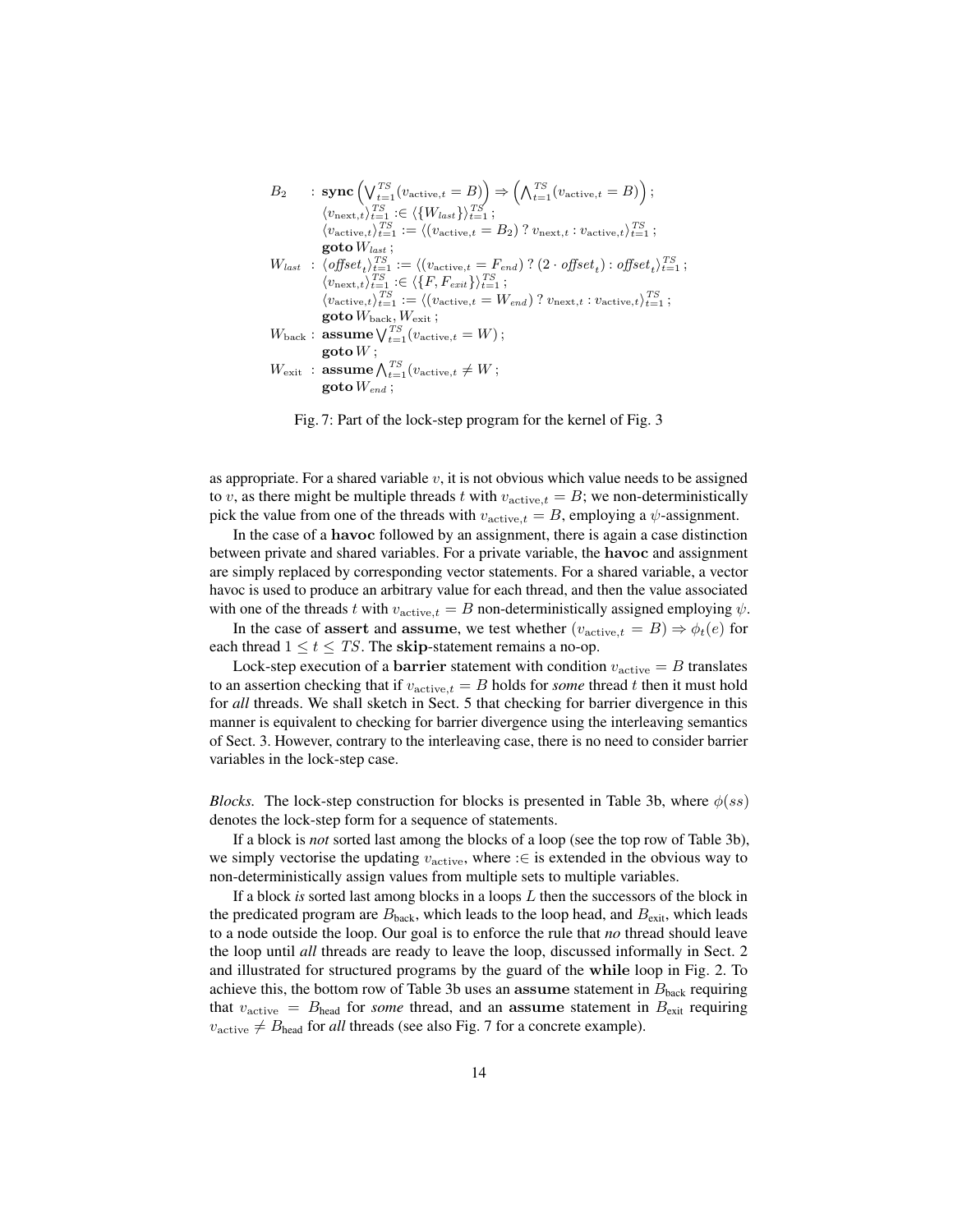*Lock-Step Semantics and Data Races.* Having completed our definition of the lock-step construction  $\phi(P)$  for a kernel P, we now say that the lock-step semantics for P is the *interleaving* semantics for  $\phi(P)$ , with respect to a *single* thread (i.e. with  $TS = 1$ ). Our use of sync statements, which behave like assertions, captures the notion of barrier divergence. However, we need to define how data races can be detected by examining lock-step execution traces.

We say that thread t is *enabled* during a reduction step if the statement being reduced occurs in block B and  $v_{\text{active},t} = B$  holds at the point of reduction.

Let  $v$  be variable. We say that thread  $t$  *reads from*  $v$  during a reduction step if t is enabled during the reduction step and the reduction step involves evaluating an expression containing  $v$ . We say that  $t$  *writes to*  $v$  during a reduction step if  $t$  is enabled during the reduction step and the statement being reduced is an assignment to v. Note that in the case of a write, if multiple threads are enabled then  $v$  will be updated nondeterministically using one of the values supplied by the enabled threads. Nevertheless, we regard *all* enabled threads as having written to v.

A data race in a lock-step program is defined as follows:

**Definition 4.1.** Let  $\phi(P)$  be the lock-step form of a kernel P. Then  $\phi(P)$  has a data race *if there is a maximal reduction* ρ*, distinct threads* t *and* t 0 *, and a shared variable* v *such that:* ρ *does not end in* infeasible*;* t *writes to* v *during* ρ*;* t 0 *either writes to or reads from* v *during* ρ*; no* SYNC *occurs between the accesses (i.e. no barrier separates them).*

*Terminating and Race Free Kernels.* We say that a kernel P is *terminating* with respect to the lock-step semantics if all maximal reductions of  $\phi(P)$  are finite and do not end with status *error*. We say that P is *race free* with respect to the lock-step semantics if  $\phi(P)$  has no data races according to Definition 4.1.

## 5 Equivalence Between Interleaving and Lock-Step Semantics

We are now in a position to prove our main result, an equivalence between the kernels with interleaving semantics of Sect. 3 and lock-step programs of Sect. 4. The result applies to *well-formed* kernels, which we define as follows:

Definition 5.1. *A kernel* P *is* well-formed *if the following conditions hold for every block* B *in* P*:*

- *1. The first statement of* B *is* assume e *where* e *refers only to private variables.*
- *2. No other* assume*-statements appear in* B*.*
- 3. If B ends with  $\text{goto } B_1, \ldots, B_n$ , and every  $B_i$  begins with  $\text{assume } e_i$ , then  $\bigvee_{i=1}^n e_i$ *is a tautology.*

Well-formedness means that, with the interleaving semantics, the *infeasible* status can only result from nondeterministic branching in a goto statement leading to a failing assume statement, and that in this case there is always an alternative way in which the branch could be resolved that would *not* lead to *infeasible*.

We can trivially enforce condition 1 of Definition 5.1 by inserting statements of the form assume true where necessary and removing shared variable accesses from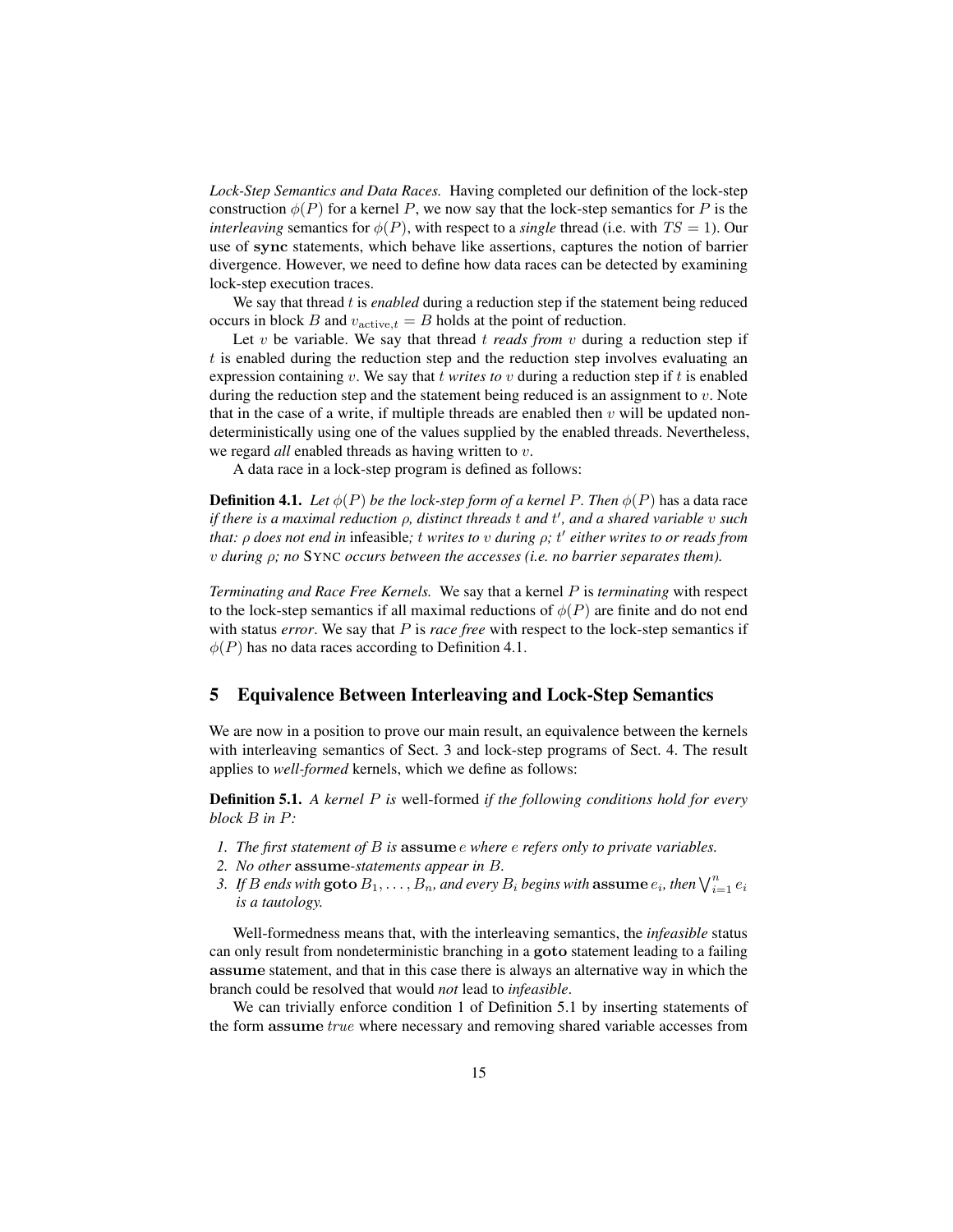assumes via private temporary variables. Conditions 2 and 3 are guaranteed to hold if the CFG for  $P$  has been obtained from a kernel written in a C-like language such as OpenCL or CUDA.

Our main theorem, the following soundness and completeness result, applies to well-formed kernels:

**Theorem 5.2.** *Let* P *be a well-formed kernel and let*  $\phi(P)$  *be the lock-step version of* P*. Then,* P *is race free and terminating with respect to the interleaving semantics iff* P *is race free and terminating with respect to the lock-step semantics. Moreover, if race-freedom holds then for every terminating reduction of* P *there exists a terminating reduction of*  $\phi(P)$ *, and vice versa, such that every shared variable* v has the same value *at the end of both reductions.*

To see why well-formedness is required, consider the following kernel, where each thread  $t$  has a private variable  $tid$  whose value is  $t$  and where  $v$  is a shared:

Start : goto  $B_1, B_2$ ;  $B_1$  : assume tid  $= 1$ ;  $B_2$  : assume tid  $\neq 1$ ;  $v := 4$ ;  $v := 5$ ; assume  $v = 5$ ; goto  $End$ ;  $\gcd$  End;

The interleaving semantics allows for reduction of  $\text{assume } v = 5$  after all assignments in all threads have taken place. Hence, if the assignment by thread 1 is not last among these,  $v = 5$  evaluates to  $true$ , and eventually termination occurs, with a data race. In the case of lock-step execution and assuming  $Start \leq B_1 \leq B_2$  in the sort order, we have that assume  $v = 5$  is always reduced immediately after  $v := 4$ . Hence, every reduction terminates with *infeasible* and no data race occurs.

That termination is required follows by adapting the counterexamples from [11,10] showing that CUDA hardware does not necessarily schedule threads from a nonterminating kernel in a way that that is fair from an interleaving point-of-view.

The proof of the theorem proceeds by showing that P and its predicated version  $\pi(P)$ are stutter equivalent, and then establishing a relationship between  $\pi(P)$  and  $\phi(P)$ .

*Equality of P and*  $\pi(P)$ . To show that P and  $\pi(P)$  are stutter equivalent [13], we define a denotational semantics of kernels is defined in terms of *execution traces* [5], i.e., sequences of tuples  $(\sigma, \vec{\sigma}) = (\sigma, \sigma_1, \dots, \sigma_{TS})$  with  $\sigma$  the shared store and  $\sigma_t$  the private store of thread t.

**Definition 5.3.** Let  $\rho$  be a maximal reduction. The denotation or execution trace  $\mathcal{D}(\rho)$ of ρ *is the sequence of* →*-labels of* ρ *together with the termination status of* ρ *in case*  $\rho$  *terminates. Let*  $(b_1, \ldots, b_{TS})$  *be a tuple block bodies or block ids. The denotation*  $\mathcal{D}(b_1,\ldots,b_{TS})$  of  $(b_1,\ldots,b_{TS})$  *is the set of denotations of all maximal reductions of*  $(b_1, \ldots, b_{TS})$  *for all initial stores*  $\sigma, \sigma_1, \ldots, \sigma_t$  not *terminating as infeasible. Let* P *be a kernel. The* denotation  $\mathcal{D}(P)$  of P *is*  $\mathcal{D}(Start, \ldots, Start)$ *.* 

Observe that *infeasible* traces are *not* included in the denotations of  $(b_1, \ldots, b_{TS})$  and P; these traces do not constitute actual program behaviour.

Stutter equivalence is defined on subsets of variables, where a *restriction* of a store  $\sigma$  to a set of variables V is denoted by  $\sigma|_V$  and, where given a tuple  $(\sigma, \vec{\sigma}) =$  $(\sigma, \sigma_1, \ldots, \sigma_{TS})$ , the restriction  $(\sigma, \vec{\sigma})\upharpoonright_V$  is  $(\sigma, \vec{\sigma})\upharpoonright_V = (\sigma\upharpoonright_V, \sigma_1\upharpoonright_V, \ldots, \sigma_{TS}\upharpoonright_V)$ .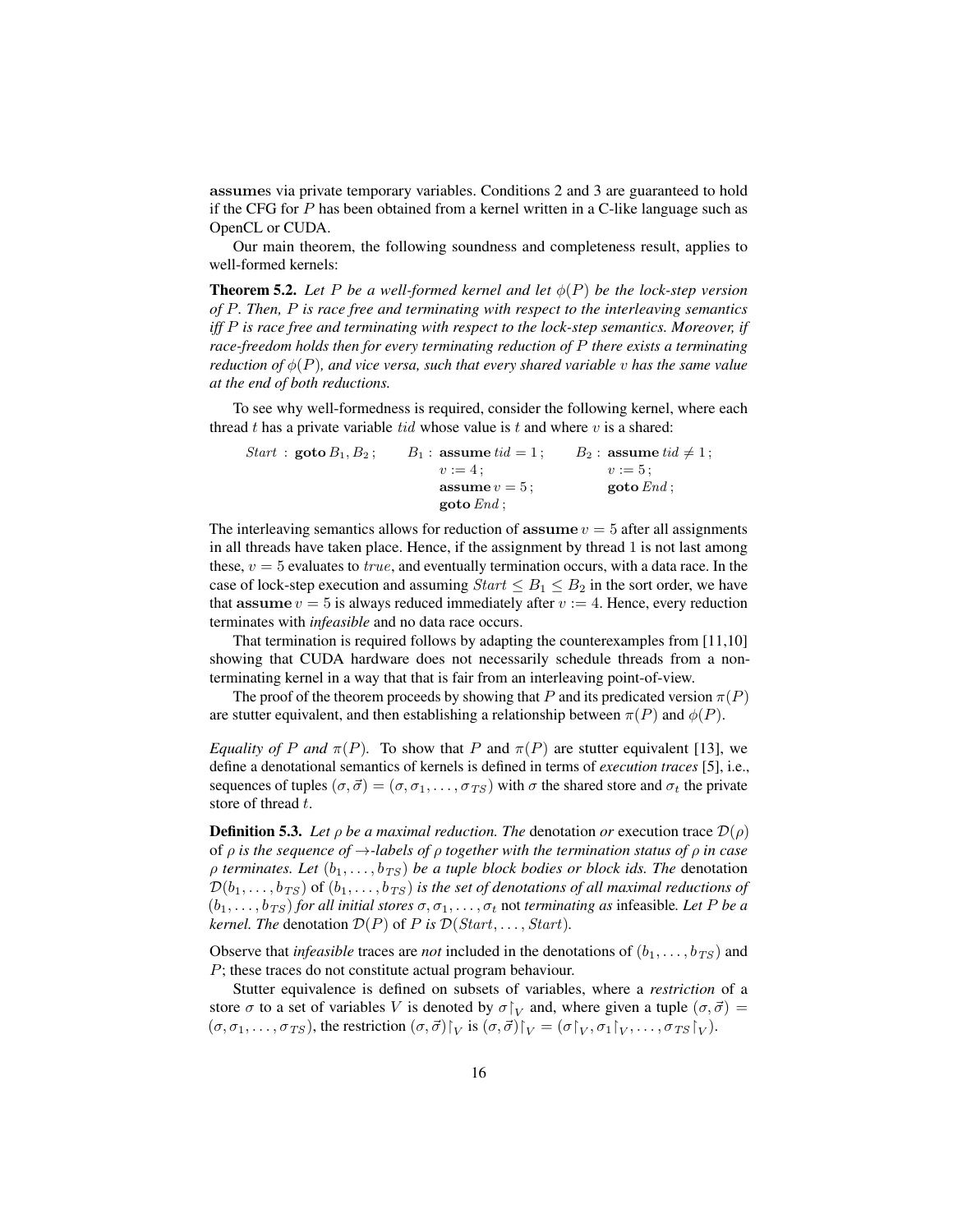**Definition 5.4.** Let V be a set of variables. Define the map  $\delta_V$  over execution traces *as the map that replaces every maximal subsequence*  $(\sigma_1, \vec{\sigma}_1)$   $(\sigma_2, \vec{\sigma}_2) \cdots (\sigma_n, \vec{\sigma}_n) \cdots$ *where*  $(\sigma_1, \vec{\sigma}_1)|_V = (\sigma_2, \vec{\sigma}_2)|_V = \ldots = (\sigma_n, \vec{\sigma}_n)|_V = \ldots$  *by*  $(\sigma_1, \vec{\sigma}_1)$ *.* 

*Let*  $\Sigma$  *and*  $T$  *be execution traces. The traces are stutter equivalent with respect to*  $V$ *,*  $denoted \Sigma \sim_{\textnormal{st}}^V T$ *, iff:* 

- $\sim \Sigma$  *and*  $T$  *are both finite with equal termination statuses and*  $\delta_V(\Sigma) = \delta_V(T)$ ;
- $\overline{\phantom{I}}$   $\Sigma$  *and*  $T$  *are both infinite and*  $\delta_V(\Sigma) = \delta_V(T)$ *.*

*Let* P *and* Q *be kernels. The kernels are* stutter equivalent *with respect to* V *, denoted*  $P \sim_{\text{st}}^V Q$ , iff for every  $\Sigma \in \mathcal{D}(P)$  there is a  $T \in \mathcal{D}(Q)$  with  $\Sigma \sim_{\text{st}}^V T$ , and vice versa.

Recall that  $\pi(P)$  denotes predication of P, we have the following:

**Theorem 5.5.** If P is a kernel with variables V, then  $\pi(P) \sim_{\text{st}}^V P$ . A data race occurs in P *iff a data race occurs in*  $\pi(P)$  *where, during reduction of neither of the two statements causing the data race,*  $v_{\text{active}} \neq B$  *with* B *is the block containing the statement.* 

The result follows immediately by a case distinction on the statements that may occur in kernels once we establish the following lemma, which is a direct consequence of our construction and the first requirement on the sort order of blocks.

Lemma 5.6. *Let* P *be a kernel with variables* V *. For any thread* t *and each block* B *of P*, if  $(\sigma, \sigma_t)$  is a store of t and  $(\hat{\sigma}, \hat{\sigma}_t)$  is a store of in t in  $\pi(P)$  such that  $\hat{\sigma}|_V = \sigma$  and  $\hat{\sigma}(v_{\text{active},t}) = B$ *, then* 

- *1. if the reduction of* B *is immediately followed by the reduction of a block* C*, then there exists a reduction of*  $\pi(B)$  *such that*  $v_{\text{active},t} = C$  *at the end of*  $\pi(B)$  *and eventually*  $\pi(C)$  *is reduced*;
- *2. if the reduction of*  $\pi(B)$  *ends with*  $v_{\text{active},t} = C$ *, then there exists a reduction of* B *that is immediately followed by the reduction of a block* C*.*

*Soundness and Completeness.* Theorem 5.2 is now proved as follows.

*Proof* (*Sketch*<sup>6</sup>). For termination and race-freeness of  $\phi(P)$ , it suffices by Lemma 5.6 to consider  $\pi(P)$  — the predicated version of P. Reason by contradiction and construct for a reduction of  $\phi(P)$  which is either infinite or has data race, a reduction of  $\pi(P)$ that also is either infinite or has a data race: Replace each statement and goto from the right-hand columns of Table 3 by a copy of the statement or goto in the left-hand column and reduce, where we introduce a copy for each thread. That SYNC can be replaced by BARRIER<sub>S</sub> follows as no statements from outside loops can be reduced while we are inside a loop (cf. the second requirement on sort order of blocks).

The remainder of the theorem follows by permuting steps of different threads so the reverse transformation from above can be applied.  $\Box$ 

<sup>6</sup> A full proof of the theorem is provided at http://multicore.doc.ic.ac.uk/tools/ GPUVerify/ESOP2012/paper.pdf.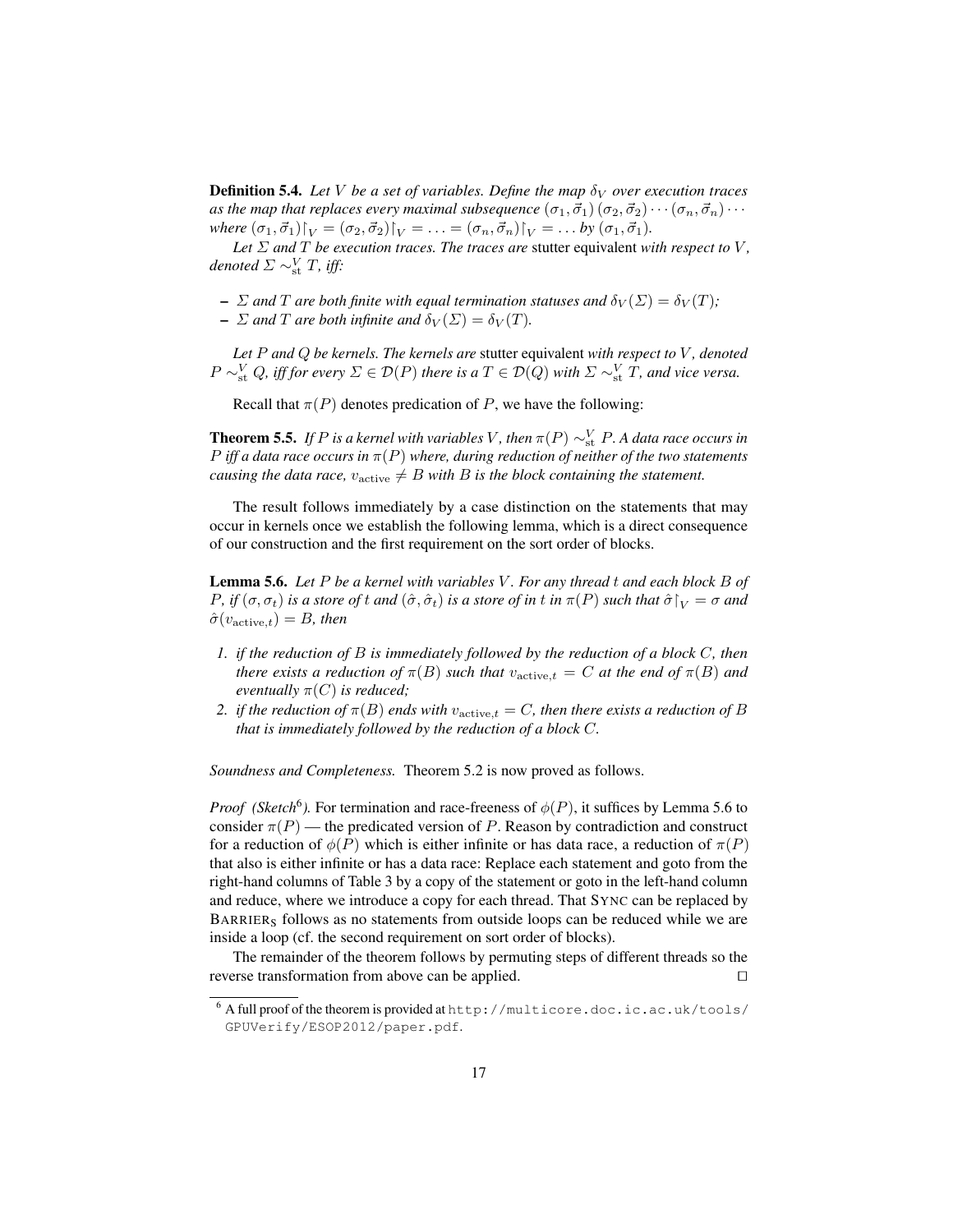## 6 Implementation and Experiments

*Implementation in GPUVerify.* We have implemented the predication technique described here in GPUVerify [7], a verification tool for OpenCL and CUDA kernels built on top of the Boogie verification engine [6] and Z3 SMT solver [18]. GPUVerify previously employed a predication technique for structured programs. Predication for CFGs has allowed us to build a new front-end for GPUVerify which takes LLVM intermediate representation (IR) as input; IR directly corresponds to a CFG. This allows us to compile OpenCL and CUDA kernels using the Clang/LLVM framework and perform analysis on the resulting IR. Hence, tricky syntactic features of C-like languages are taken care of by Clang/LLVM. Analysing kernels after compilation and optimisation also increases the probity of verification, opening up the opportunity to discover compiler-related bugs.

*Experimental Evaluation.* To assess the performance overhead in terms of verification time for our novel predication scheme and associated tool chain we compared our new implementation (GPUVerify II) with the original structured one (GPUVerify I).

We compared the tool versions using 163 OpenCL and CUDA kernels drawn from the AMD Accelerated Parallel Processing SDK v2.6 [4] (71 OpenCL kernels), the NVIDIA GPU Computing SDK v2.0 [19] (20 CUDA kernels), Microsoft C++ AMP Sample Projects [17] (20 kernels translated from C++ AMP to CUDA) and Rightware's Basemark CL v1.1 [21] suite (52 OpenCL kernels, provided to us under an academic license). These kernels were used for analysis of GPUVerify I in [7], where several of the kernels had to be manually modified before they could be subjected to analysis: 4 kernels exhibited unstructured control flow due to switch-statements, and one featured a do-while-loop which was beyond the scope of the predication scheme of [7]. Furthermore, unstructured control flow arising from short-circuit evaluation of logical operators had been overlooked in GPUVerify I, which affected 30 of our example kernels. In GPUVerify II all kernels are handled uniformly due to our novel predication scheme in combination with the use of Clang/LLVM, which removes short-circuit evaluation in favour of unstructured control flow.

All experiments were performed on a PC with a 3.6 GHz Intel i5 CPU, 8 GB RAM running Windows 7 (64-bit), using Z3 v4.1. All times reported are averages over 3 runs. Both tool versions and all our benchmarks, except the commercial Basemark CL kernels, are available online to make our results reproducible:

http://multicore.doc.ic.ac.uk/tools/GPUVerify/ESOP2012

The majority of our benchmark kernels could be automatically verified by both GPUVerify I and GPUVerify II; 22 kernels were beyond the scope of both tools and result in a failed proof attempt. Key to the usability of GPUVerify is its *response time*, the time the tool takes to either report successful verification vs. a failed proof attempt. Comparing GPUVerify I and GPUVerify II we found that across the entire benchmark set the analysis time taken by GPUVerify II was 2.25 times that of GPUVerify I. The average and longest analysis time across all kernels were 4 seconds and 157 seconds respectively for GPUVerify I, and 10 seconds and 300 seconds respectively for GPUVerify II. Thus overall the accurate handling of unstructured control flow afforded by GPUVerify II comes at the price of a moderate performance penalty.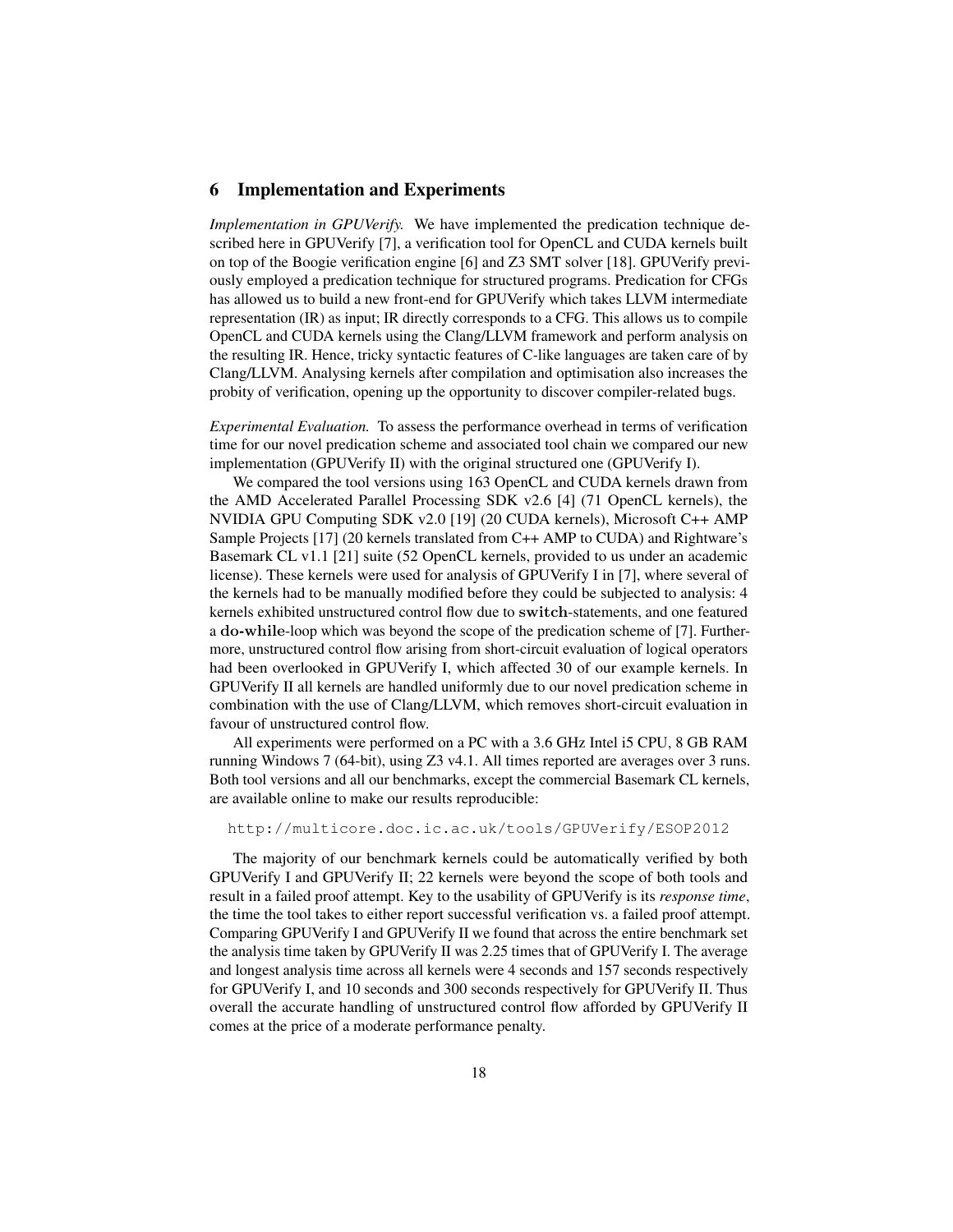On 124 of the 163 kernels (76%), GPUVerify II was marginally (though not significantly) faster than GPUVerify I. For a further 21 kernels (13%) GPUVerify II was up to 50% slower than GPUVerify I. The remaining 18 kernels (11%) caused the slow down on average. In each case the time it took to run the front-ends and predication engines of both tool chains was negligible; the difference lay in constraint solving times; the SMT queries generated by our CFG-based tool chain can be somewhat more complex than in the structured case. The most dramatic example is a kernel which was verified by GPUVerify I and GPUVerify II in 3 and 202 seconds, resp., a slow-down for GPUVerify II of 70 times. This kernel exhibits a large number of shared memory accesses. In the LLVM IR processed by GPUVerify II these accesses are expressed as many separate, contiguous loads and stores, requiring reasoning about race-freedom between many pairs of operations. The structured approach of GPUVerify I captures these accesses at the abstract syntax tree level, allowing a load/store from/to a contiguous region to be expressed as a single access, significantly simplifying reasoning. This illustrates that there are benefits to working at the higher level of abstract syntax trees, and suggests that we might implement optimisations in GPUVerify II to automatically identify and merge contiguous memory accesses.

## 7 Related Work and Conclusion

*Related Work.* Interleaving semantics for GPU kernels has been defined by [14,16,11]. These are similar to our semantics, except that [14,11] do not give a semantics for barriers. Contrary to our lock-step approach, [14,16] battle the state space explosion due to arbitrary interleavings of threads by considering one particular schedule.

In [10,11], a semantics of CUDA kernels is defined that tries to model NVIDIA hardware as faithfully as possible. The focus is, however, not on predicated execution (although it does figure briefly in [10]), but on so-called *immediate post-dominator re-convergence* [9], a method to continue lock-step execution of threads as soon as possible after branch divergence has occurred between threads.

In addition to the above and similar to us, [11] shows for terminating kernels that CUDA execution of kernels can be faithfully simulated by certain interleaving thread schedules. The reverse is not shown; our analysis is that such a result is difficult to establish due to data races that occur in their examples.

*Conclusion.* Our lock-step semantics for GPU kernels expressed as arbitrary reducible CFGs enables automated analysis of a wider class of GPU kernels than previous techniques for structured programs, and allows for the analysis of compiled kernel code, after optimisations have been applied. Our soundness and completeness result establishes an equivalence between our lock-step semantics and a traditional semantics based on interleaving, and our implementation in GPUVerify and associated experimental evaluation demonstrate that our approach is practical.

Because our kernel programming language supports non-deterministic choice and havocking of variables it can express an over-approximation of a concrete kernel. In future work we plan to exploit this, investigating the combination of source-level abstraction techniques such as predicate abstraction with GPUVerify's verification method.